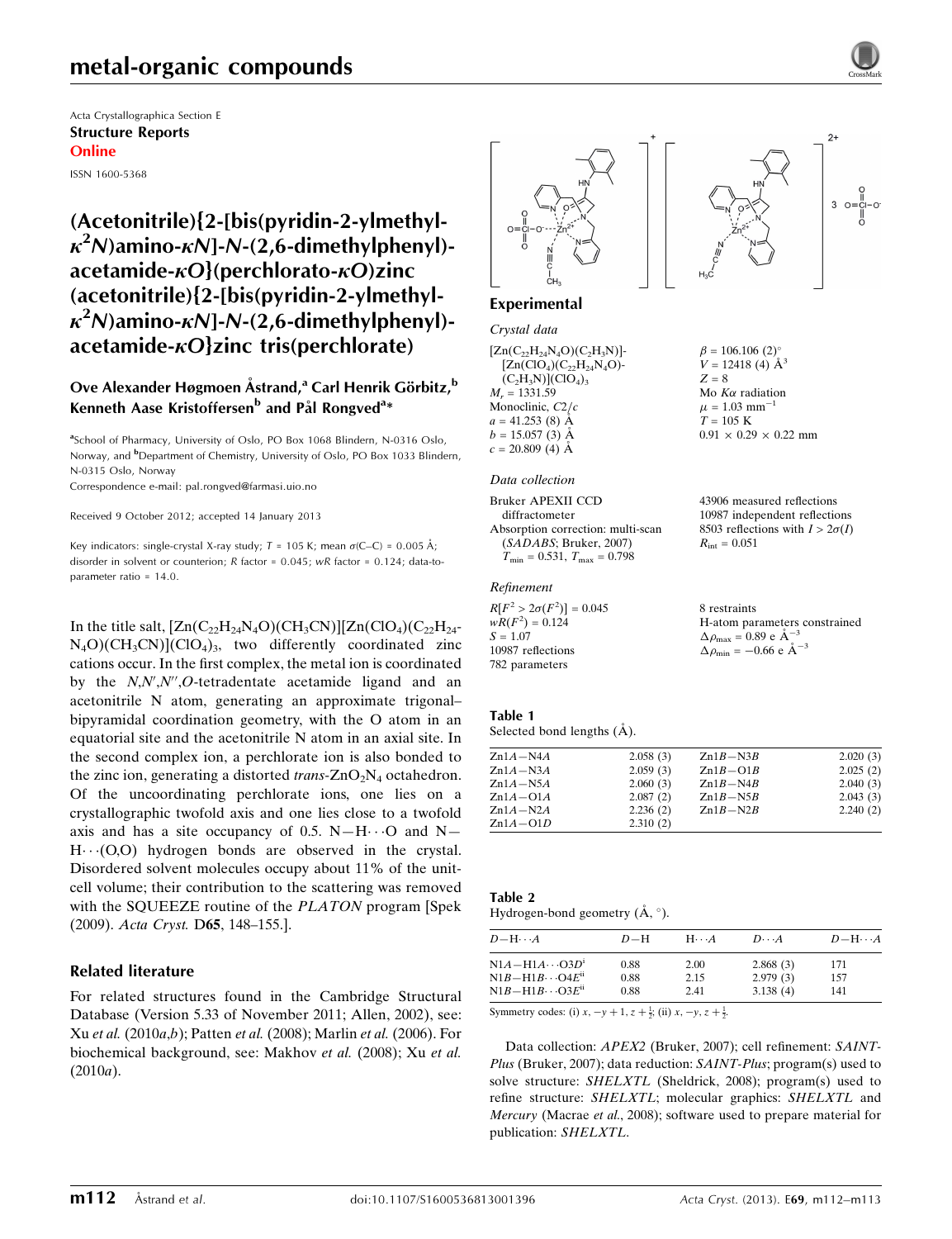The work has been partly supported by Statoil Norge AS.

Supplementary data and figures for this paper are available from the IUCr electronic archives (Reference: HB6972).

#### References

- [Allen, F. H. \(2002\).](https://scripts.iucr.org/cgi-bin/cr.cgi?rm=pdfbb&cnor=hb6972&bbid=BB1) Acta Cryst. B58, 380–388.
- Bruker (2007). APEX2, SAINT-Plus and SADABS[. Bruker AXS Inc.,](https://scripts.iucr.org/cgi-bin/cr.cgi?rm=pdfbb&cnor=hb6972&bbid=BB2) [Madison, Wisconsin, USA.](https://scripts.iucr.org/cgi-bin/cr.cgi?rm=pdfbb&cnor=hb6972&bbid=BB2)
- [Macrae, C. F., Bruno, I. J., Chisholm, J. A., Edgington, P. R., McCabe, P.,](https://scripts.iucr.org/cgi-bin/cr.cgi?rm=pdfbb&cnor=hb6972&bbid=BB3) [Pidcock, E., Rodriguez-Monge, L., Taylor, R., van de Streek, J. & Wood,](https://scripts.iucr.org/cgi-bin/cr.cgi?rm=pdfbb&cnor=hb6972&bbid=BB3) P. A. (2008). [J. Appl. Cryst.](https://scripts.iucr.org/cgi-bin/cr.cgi?rm=pdfbb&cnor=hb6972&bbid=BB3) 41, 466–470.
- [Makhov, P., Golovine, K., Uzzo, R. G., Rothman, J., Crispen, P. L., Shaw, T.,](https://scripts.iucr.org/cgi-bin/cr.cgi?rm=pdfbb&cnor=hb6972&bbid=BB4) [Scoll, B. J. & Kolenko, V. M. \(2008\).](https://scripts.iucr.org/cgi-bin/cr.cgi?rm=pdfbb&cnor=hb6972&bbid=BB4) Cell Death Differ. 15, 1745–1751.
- [Marlin, D. S., Cabrera, D. G., Leigh, D. A. & Slawin, A. M. Z. \(2006\).](https://scripts.iucr.org/cgi-bin/cr.cgi?rm=pdfbb&cnor=hb6972&bbid=BB5) Angew. [Chem. Int. Ed.](https://scripts.iucr.org/cgi-bin/cr.cgi?rm=pdfbb&cnor=hb6972&bbid=BB5) 45, 77–83.
- [Patten, T. E., Olmstead, M. M. & Troeltzsch, C. \(2008\).](https://scripts.iucr.org/cgi-bin/cr.cgi?rm=pdfbb&cnor=hb6972&bbid=BB6) Inorg. Chim. Acta, 361, [365–372.](https://scripts.iucr.org/cgi-bin/cr.cgi?rm=pdfbb&cnor=hb6972&bbid=BB6)
- [Sheldrick, G. M. \(2008\).](https://scripts.iucr.org/cgi-bin/cr.cgi?rm=pdfbb&cnor=hb6972&bbid=BB7) Acta Cryst. A64, 112–122.
- [Spek, A. L. \(2009\).](https://scripts.iucr.org/cgi-bin/cr.cgi?rm=pdfbb&cnor=hb6972&bbid=BB8) Acta Cryst. D65, 148–155.
- [Xu, Z., Baek, K.-H., Kim, H. N., Cui, J., Qian, X., Spring, D. R., Shin, I. &](https://scripts.iucr.org/cgi-bin/cr.cgi?rm=pdfbb&cnor=hb6972&bbid=BB9) Yoon, J. (2010a). [J. Am. Chem. Soc.](https://scripts.iucr.org/cgi-bin/cr.cgi?rm=pdfbb&cnor=hb6972&bbid=BB9) 132, 601–610.
- [Xu, Z., Han, S. J., Lee, C., Yoon, J. & Spring, D. R. \(2010](https://scripts.iucr.org/cgi-bin/cr.cgi?rm=pdfbb&cnor=hb6972&bbid=BB10)b). Chem. Commun. 46[, 1679–1682.](https://scripts.iucr.org/cgi-bin/cr.cgi?rm=pdfbb&cnor=hb6972&bbid=BB10)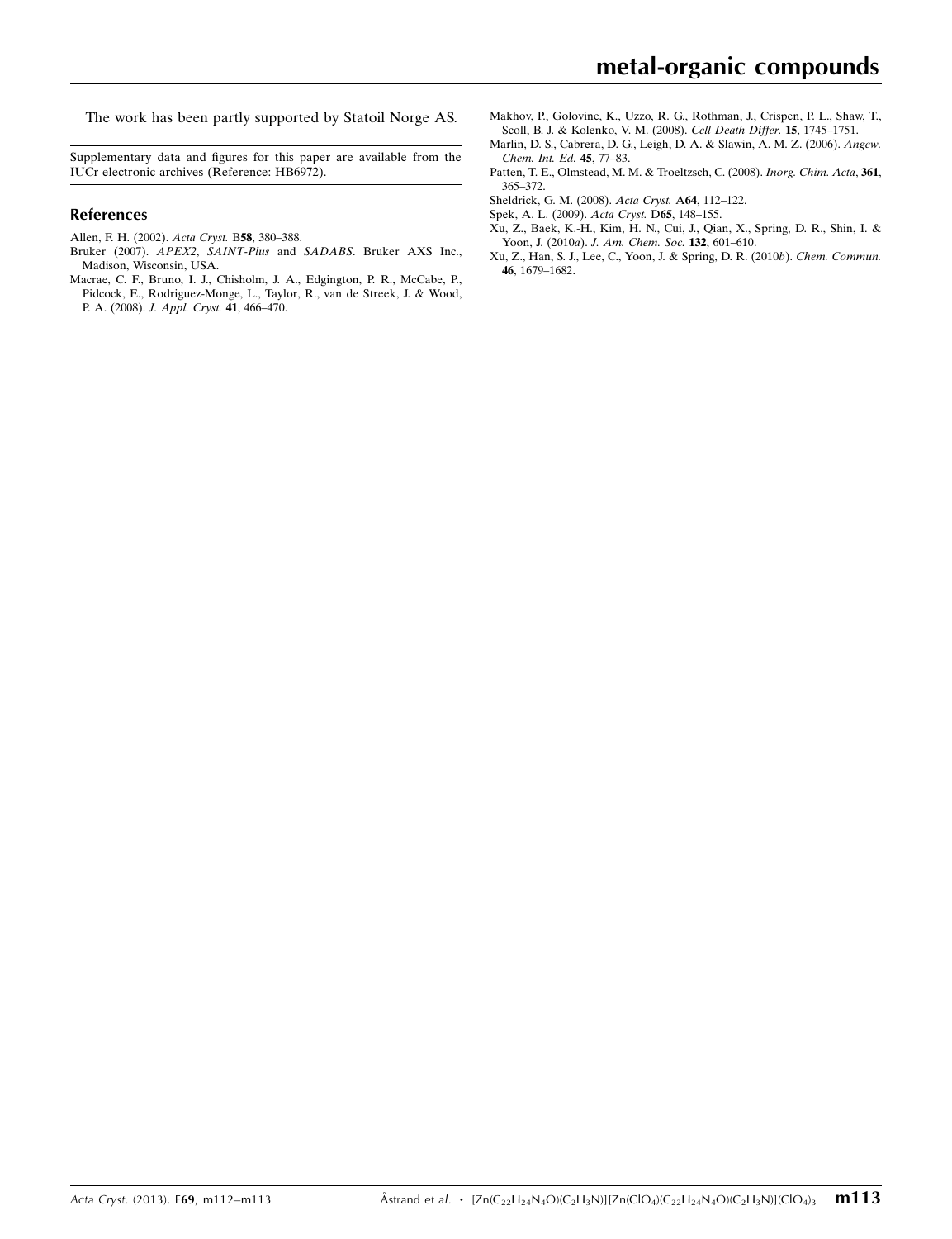# **supporting information**

*Acta Cryst.* (2013). E**69**, m112–m113 [doi:10.1107/S1600536813001396]

**(Acetonitrile){2-[bis(pyridin-2-ylmethyl-***κ***<sup>2</sup>** *N***)amino-***κN***]-***N***-(2,6-dimethylphenyl) acetamide-***κO***}(perchlorato-***κO***)zinc (acetonitrile){2-[bis(pyridin-2-ylmethyl***κ***2** *N***)amino-***κN***]-***N***-(2,6-dimethylphenyl)acetamide-***κO***}zinc tris(perchlorate)**

# **Ove Alexander Høgmoen Åstrand, Carl Henrik Görbitz, Kenneth Aase Kristoffersen and Pål Rongved**

#### **S1. Comment**

The title compound (I) was prepared as part of a series of zinc-binding ligands to be tested biologically. Zinc chelation may induce apoptosis in prostate cancer cells (Makhov *et al.*, 2008), and may be used as  $Zn^{2+}$ -selective, cell-permeable, and ratiometric fluorescent sensors (Xu *et al.*, 2010*a*) for biological mapping of disease. The title compound was synthesized from 2,6-dimethyl aniline, chloroacetyl chloride and *N*,*N*′-dipicolylamine in a two-step procedure as a part of a larger work that will be published in due time.

The asymmetric unit is shown in Fig. 1 (*a*). Two independent 2-[bis(pyridin-2-ylmethyl)amino]-*N*-(2,6-dimethylphenyl) acetamides *A* and *B* act as tetradentate ligands for  $Zn^{2+}$  ions. Cocrystallized acetonitrile solvent molecules serve as additional ligands. There are five different perchlorate anions *C*, *D*, *E*, *F* and *G*, the latter two being located on (*F*) or very close to (*G*) a twofold axis. Perchlorate *D* serves as ligand number six for Zn1*A*, Fig. 1 (*b*), while perchlorate E is only loosely connected to Zn1B, Fig. 1(*c*). This means that Zn1*A* is octahedrally coordinated, while Zn1*B* has distorted trigonal bipyramidal geometry, Fig. 2. The effect on the overall molecular geometries is evident from the overlay in Fig. 3, which yields a RMS deviation of 0.76 Å. Torsion angle deviations between the two complexes are usually in the range 0 – 20°, but reaches 68.5° for C17—N2—C11—C12 [*A*: -85.1 (3)°; *B*: -153.6 (3)°]. The unit cell and crystal packing arrangement are shown in Fig. 4. Non-identical complexes are stacked on top of each other along the *b* axis. Perchlorate *C* sits between the *A* and *B* complexes and is involved in six C—H···O interactions with H···O distance < 2.7 Å, five out of which have >CH2 donors. The perchlorate ions *F* and *G* interact primarily with unidentified disordered solvent molecules inside large, but isolated pockets. Amide H-atoms on N1*A* and N1*B* are donated to perchlorate ion *D* and *E*, respectively, to give one normal hydrogen bond and one three-centre hydrogen bond as listed in Table 1.

There are five other structures with a similar hydrocarbon skeleton in the Cambridge Structural Database (version 5.33 of November 2011; Allen 2002) with refcodes CECDOE (Marlin *et al.*, 2006), CECDUK (Marlin *et al.*, 2006), GUQRUG (Xu *et al.*, 2010*b*) XIXWAD (Patten *et al.*, 2008) and YUTTEN (Xu *et al.*, 2010*a*). In four complexes the substituted *N*phenylacetamide acts as a tetradentate ligand for a metal ion (the fifth is CECDOE where the amid carbonyl group is not coordinated), but the total coordination number is always five. YUTTEN is chemically very similar to I; the metal ion is Zn2+ with acetonitrile as an additional ligand, only the two methyl groups on the *N*-phenyl ring are missing. The molecular conformation is almost identical to molecule I *B* except for a slightly different orientation for the *N*-phenyl group.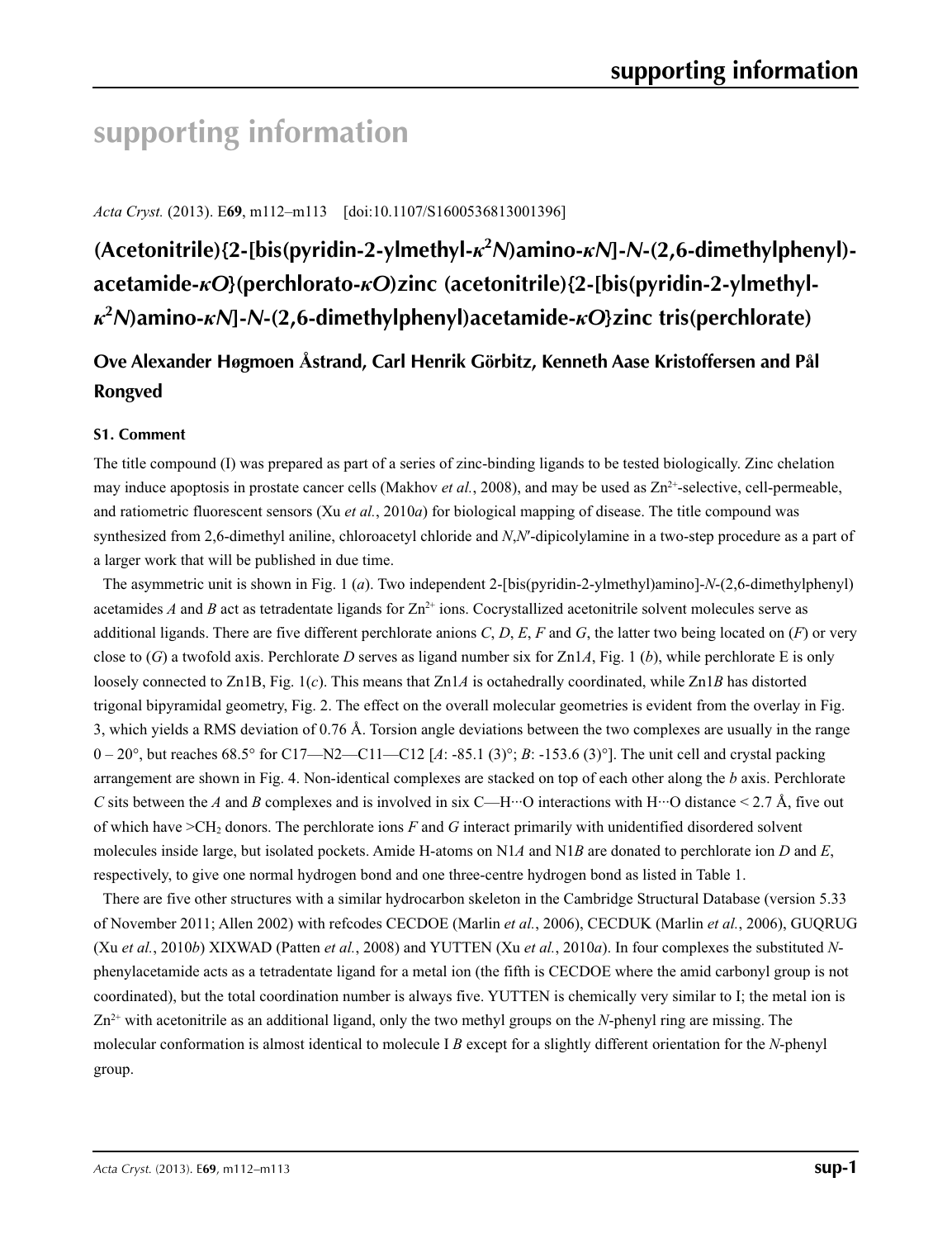#### **S2. Experimental**

Colourless needles of (I) were obtained by dissolving 50 mg of a 1:1 mixture of the ligand and zinc perchlorate in 1 ml dry acetonitrile and transferring 0.5 ml into a 1.5 ml vial which was capped and a pinhole (0.5 mm) made in the cap. This was placed in a 5 ml vial with diethyl ether to allow slow evaporation of ether into the acetonitrile solution. After approximately 48 h at 4 °C, clear crystals appeared.

#### **S3. Refinement**

H atoms were positioned with idealized geometry and fixed  $C/N$ —H distances for NH, CH<sub>3</sub>, CH<sub>2</sub> and CH ( $sp<sup>2</sup>$ ) at 0.88, 0.98, 0.99 and 0.95 Å, respectively. Two perchlorate anions are located on  $(F)$  or close to  $(G)$  a twofold rotation axis, and associated atoms have an occupancy of 0.5. Furthermore, displacement ellipsoids for O atoms are large, making an unrestrained refinement difficult. Cl—O distances were thus restrained to be close to 1.43 Å through *SHELX DFIX* 1.430 0.005 commands. Electron density in the solvent regions of the crystal were initially modelled by 8 - 10 partially occupied oxygen atoms, but this proved not to be satisfactory. The electron density was consequently synthetically removed by the SQEEZE routine of the *PLATON* program (Spek, 2009), yielding a significant improvement for *R*(*F*) as well as  $wR(F^2)$ .



#### **Figure 1**

(*a*) The asymmetric unit with H atoms omitted for clarity. C atoms in molecule *A* (including the associated acetonitrile ligand) are shown in light grey colour, as opposed to C atoms in molecule *B* which are dark grey. O atoms in perchlorate ion *D*, coordinating to molecule *A*, appear in orange, while O atoms in perchlorate ion *E* close to *B* are dark red. Perchlorate ions *F* and *G* are depicted here as light green and green spheres, respectively, to reduce overlap with *A* and *B*. (*b*) Complex *A* with perchlorate *D*. One pyridine ring has been shaded. (*c*) Complex *B* with perchlorate *E*. The indicated distances are  $Zn1B\cdots$ O1*E* = 3.077 (3) Å and  $Zn1B\cdots$ O2*E* = 3.827 (3) Å, which may be compared to 2.310 (3) Å for O1*D*-Zn1*A*. Displacement ellipsoids in (*b*) and (*c*) are shown at the 50% probability level with H atoms as spheres of arbitrary size.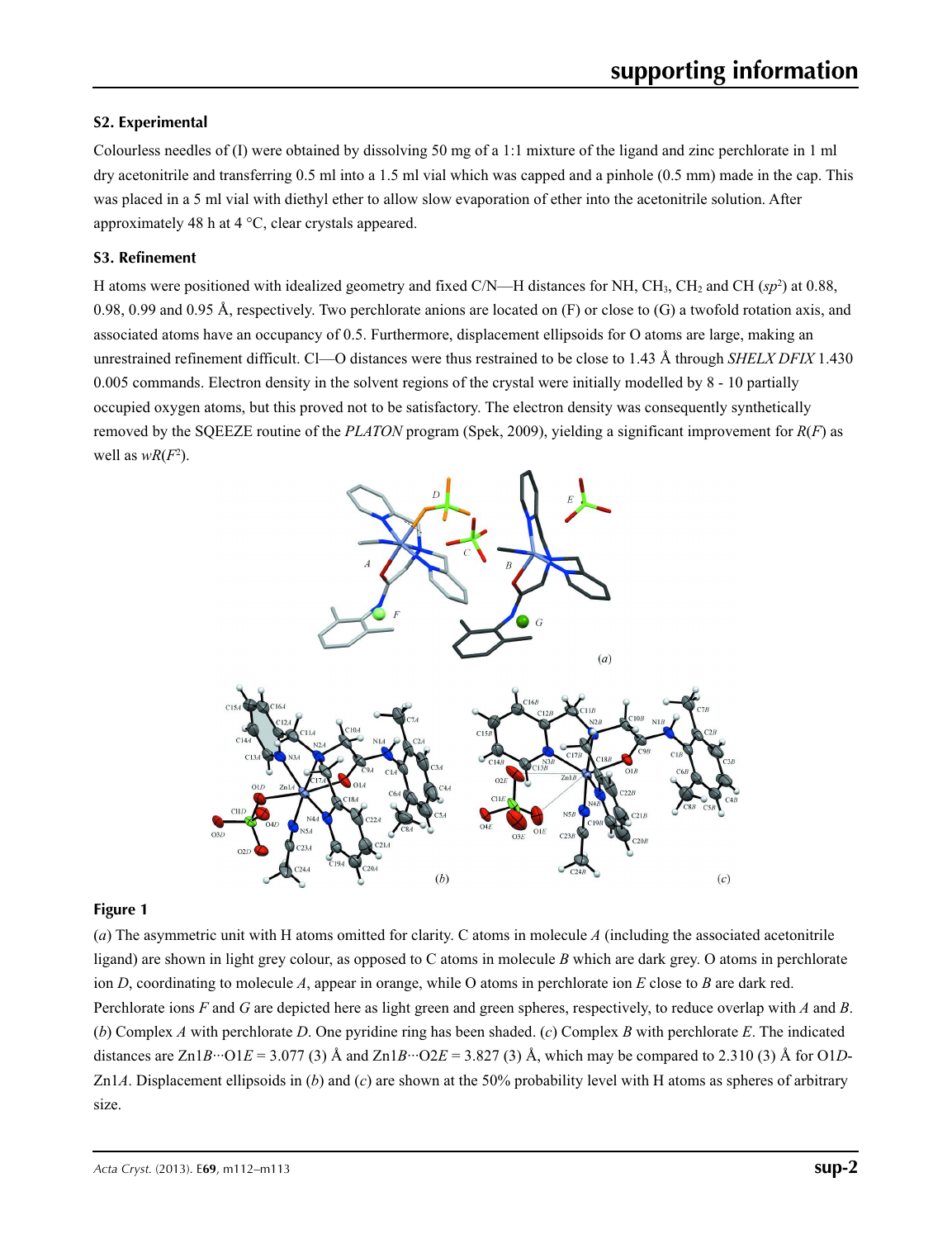

#### **Figure 2**

Octahedral geometry at Zn1*A* (left) and trigonal bipyramidal geometry at Zn1*B* (right). In-plane bond angles (°) have been indicated. N3—Zn1—N4 undergoes an opening of 27.4° from *B* to *A* to accommodate the extra perchlorate ligand O1*D*. In both complexes the N5—Zn1—N3/N4/O1 angles are slightly larger than the N2—Zn1—N3/N4/O1 angles, with ranges 96.0 - 102.8° and 78.7 - 80.3°, respectively.



#### **Figure 3**

Stereo view of a molecular overlap between complex *A* and complex *B*. Colour coding as in Fig. 1(*a*), except that for molecule *A* N and O atoms are shown in lighter colours. The dashed arrow indicates the position of perchlorate *D* coordinating to *A*, which mainly serves to push the shaded ring system [see Fig. 1(*b*)] to the left.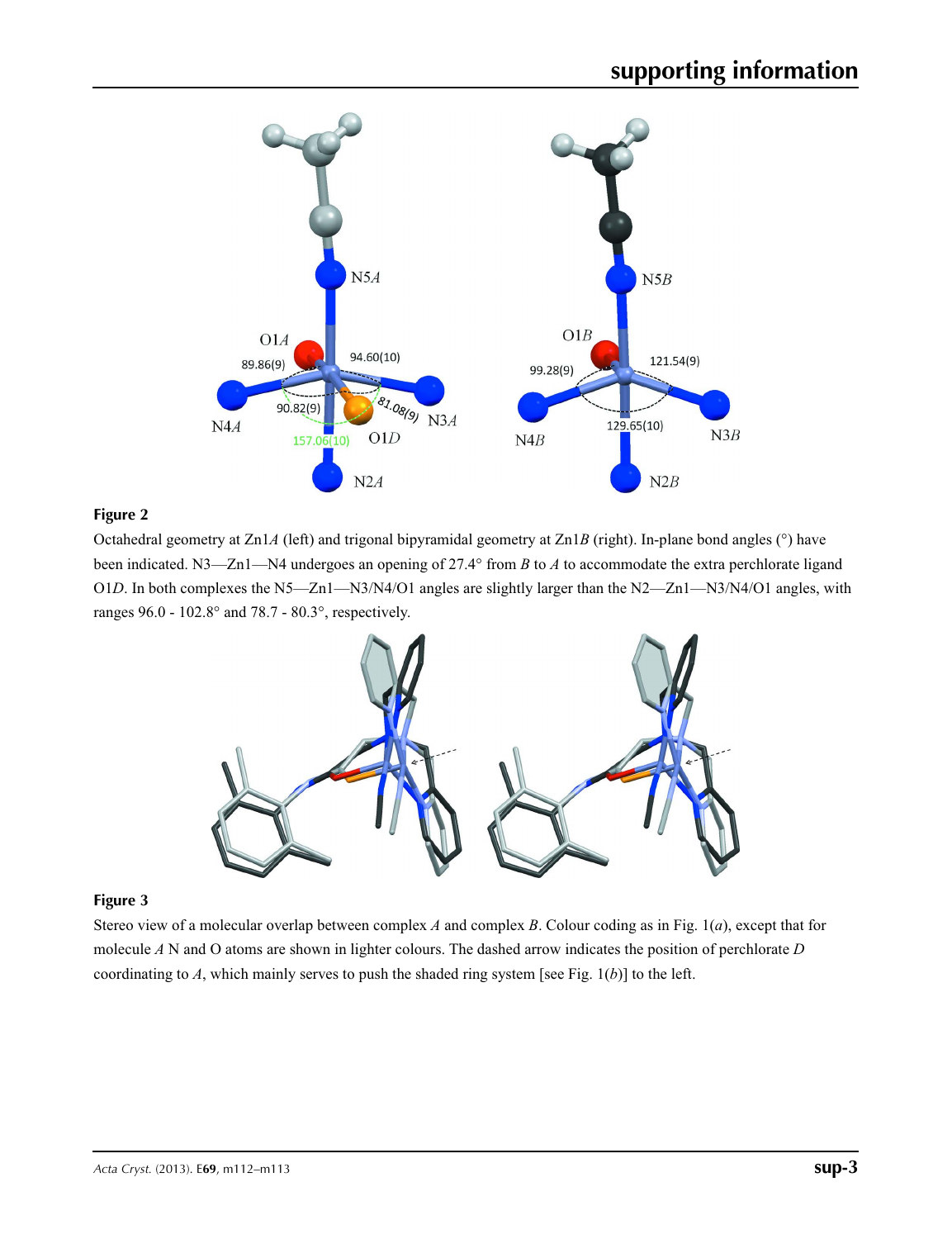

#### **Figure 4**

Molecular packing viewed along the *b* axis. Colour coding as in Fig. 1(*a*). The ′Display Voids′ tool in Mercury (Macrae *et al.*, 2008), with a 1.2 Å probe radius and 0.4 Å grid spacing, has been used to highlight regions of disordered solvent accounting for about 11% of the unit cell volume.

## **(Acetonitrile){2-[bis(pyridin-2-ylmethyl-***κ***<sup>2</sup>** *N***)amino-***κN***]-** *N***-(2,6-dimethylphenyl)acetamide-***κO***}(perchlorato***κ*O)zinc (acetonitrile){2-[bis(pyridin-2-ylmethyl-*κ*<sup>2</sup>*N*)amino-*κN*]- *N*-(2,6-dimethylphenyl)acetamide-*κO*}zinc **tris(perchlorate)**

#### *Crystal data*

| $[Zn(C_{22}H_{24}N_4O)(C_2H_3N)][Zn(ClO_4)(C_{22}H_{24}N_4O)]$ | $Z = 8$                                                                 |
|----------------------------------------------------------------|-------------------------------------------------------------------------|
| $(C_2H_3N)[ClO_4]_3$                                           | $F(000) = 5716$                                                         |
| $M_r = 1331.59$                                                | $D_x = 1.490$ Mg m <sup>-3</sup>                                        |
| Monoclinic, C2/c                                               | Mo Ka radiation, $\lambda = 0.71073$ Å                                  |
| Hall symbol: -C 2yc                                            | Cell parameters from 8118 reflections                                   |
| $a = 41.253$ (8) Å                                             | $\theta$ = 2.4–25.0°                                                    |
| $b = 15.057(3)$ Å                                              | $\mu = 1.03$ mm <sup>-1</sup>                                           |
| $c = 20.809$ (4) Å                                             | $T = 105$ K                                                             |
| $\beta$ = 106.106 (2) <sup>o</sup>                             | Needle, colourless                                                      |
| $V = 12418(4)$ Å <sup>3</sup>                                  | $0.91 \times 0.29 \times 0.22$ mm                                       |
| Data collection                                                |                                                                         |
| Bruker APEXII CCD                                              | $T_{\min} = 0.531$ , $T_{\max} = 0.798$                                 |
| diffractometer                                                 | 43906 measured reflections                                              |
| Radiation source: fine-focus sealed tube                       | 10987 independent reflections                                           |
| Graphite monochromator                                         | 8503 reflections with $I > 2\sigma(I)$                                  |
| Detector resolution: 8.3 pixels mm <sup>-1</sup>               | $R_{\text{int}} = 0.051$                                                |
| Sets of exposures each taken over $0.5^{\circ}$ $\omega$       | $\theta_{\text{max}} = 25.1^{\circ}, \theta_{\text{min}} = 1.7^{\circ}$ |
| rotation scans                                                 | $h = -44 \rightarrow 49$                                                |
| Absorption correction: multi-scan                              | $k = -17 \rightarrow 17$                                                |
| (SADABS; Bruker, 2007)                                         | $l = -24 \rightarrow 24$                                                |
| Refinement                                                     |                                                                         |
| Refinement on $F^2$                                            | 782 parameters                                                          |
| Least-squares matrix: full                                     | 8 restraints                                                            |
| $R[F^2 > 2\sigma(F^2)] = 0.045$                                | Primary atom site location: structure-invariant                         |
| $wR(F^2) = 0.124$                                              | direct methods                                                          |
| $S = 1.07$                                                     | Secondary atom site location: difference Fourier                        |
| 10987 reflections                                              | map                                                                     |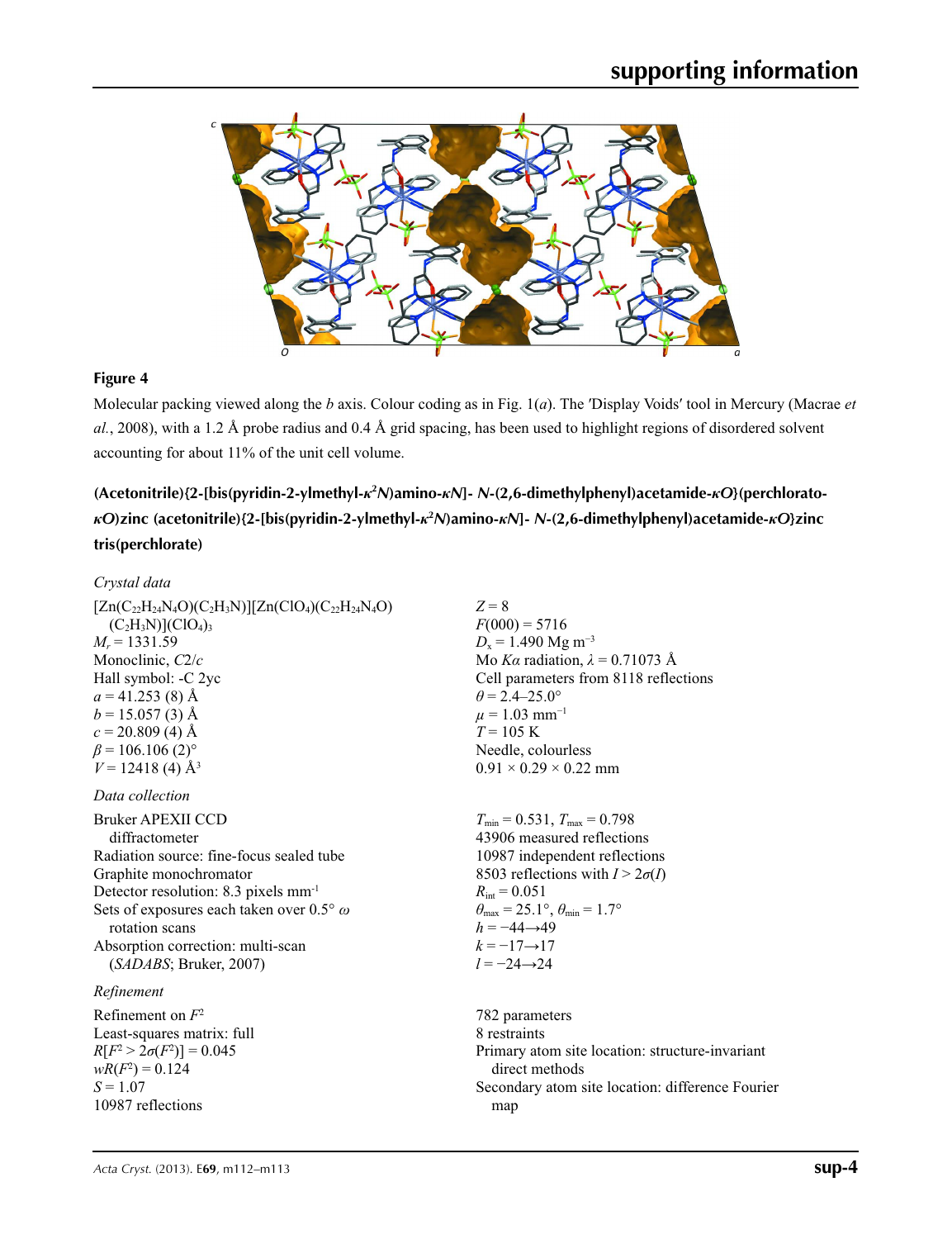Hydrogen site location: inferred from neighbouring sites H-atom parameters constrained

 $w = 1/[\sigma^2 (F_o^2) + (0.0725P)^2 + 5.6036P]$ where  $P = (F_o^2 + 2F_c^2)/3$  $(\Delta/\sigma)_{\text{max}} = 0.002$  $\Delta\rho_{\text{max}} = 0.89$  e Å<sup>-3</sup>  $\Delta\rho_{\text{min}} = -0.66$  e Å<sup>-3</sup>

#### *Special details*

**Geometry**. All e.s.d.'s (except the e.s.d. in the dihedral angle between two l.s. planes) are estimated using the full covariance matrix. The cell e.s.d.'s are taken into account individually in the estimation of e.s.d.'s in distances, angles and torsion angles; correlations between e.s.d.'s in cell parameters are only used when they are defined by crystal symmetry. An approximate (isotropic) treatment of cell e.s.d.'s is used for estimating e.s.d.'s involving l.s. planes. **Refinement**. Refinement of  $F^2$  against ALL reflections. Electron density from disordered solvent removed by the *PLATON* SQUEEZE routine. Total void volume is approximately 11% of the unit cell volume.

*Fractional atomic coordinates and isotropic or equivalent isotropic displacement parameters (Å<sup>2</sup>)* 

|                  | $\boldsymbol{\chi}$ | у           | $\boldsymbol{Z}$ | $U_{\rm iso}*/U_{\rm eq}$ | Occ. (2) |
|------------------|---------------------|-------------|------------------|---------------------------|----------|
| Zn1A             | 0.853323(9)         | 0.59127(2)  | 0.162884(16)     | 0.02556(11)               |          |
| O1A              | 0.86383(6)          | 0.64960(14) | 0.25739(10)      | 0.0357(6)                 |          |
| N1A              | 0.85940(7)          | 0.63530(18) | 0.36241(13)      | 0.0351(7)                 |          |
| H1A              | 0.8503              | 0.6055      | 0.3894           | $0.042*$                  |          |
| N2A              | 0.82241(7)          | 0.50432(18) | 0.21004(12)      | 0.0319(6)                 |          |
| N3A              | 0.80643(7)          | 0.64892(18) | 0.12842(12)      | 0.0301(6)                 |          |
| N <sub>4</sub> A | 0.88783(7)          | 0.49269(16) | 0.20125(11)      | 0.0277(6)                 |          |
| N5A              | 0.88304(7)          | 0.67580(17) | 0.12576(12)      | 0.0279(6)                 |          |
| C1A              | 0.88254(10)         | 0.7057(2)   | 0.39009(15)      | 0.0391(9)                 |          |
| C2A              | 0.86923(10)         | 0.7820(2)   | 0.41226(15)      | 0.0411(9)                 |          |
| C3A              | 0.89170(12)         | 0.8510(3)   | 0.43869(17)      | 0.0525(11)                |          |
| H <sub>3</sub> A | 0.8836              | 0.9036      | 0.4542           | $0.063*$                  |          |
| C4A              | 0.92540(13)         | 0.8436(3)   | 0.44246(19)      | 0.0620(13)                |          |
| H <sub>4</sub> A | 0.9402              | 0.8913      | 0.4602           | $0.074*$                  |          |
| C5A              | 0.93797(12)         | 0.7677(3)   | 0.42077(19)      | 0.0594(12)                |          |
| H <sub>5</sub> A | 0.9614              | 0.7637      | 0.4241           | $0.071*$                  |          |
| C6A              | 0.91669(11)         | 0.6969(3)   | 0.39398(18)      | 0.0484(10)                |          |
| C7A              | 0.83236(10)         | 0.7897(2)   | 0.40674(17)      | 0.0465(10)                |          |
| H71A             | 0.8279              | 0.8470      | 0.4251           | $0.070*$                  |          |
| H72A             | 0.8256              | 0.7414      | 0.4319           | $0.070*$                  |          |
| H73A             | 0.8194              | 0.7858      | 0.3596           | $0.070*$                  |          |
| C8A              | 0.93093(11)         | 0.6146(3)   | 0.3702(2)        | 0.0627(13)                |          |
| H81A             | 0.9127              | 0.5722      | 0.3521           | $0.094*$                  |          |
| H82A             | 0.9477              | 0.5874      | 0.4079           | $0.094*$                  |          |
| H83A             | 0.9416              | 0.6309      | 0.3353           | $0.094*$                  |          |
| C9A              | 0.85096(9)          | 0.6129(2)   | 0.29855(15)      | 0.0322(8)                 |          |
| C10A             | 0.82307(9)          | 0.5447(2)   | 0.27544(16)      | 0.0363(8)                 |          |
| H10A             | 0.8262              | 0.4972      | 0.3095           | $0.044*$                  |          |
| H9A              | 0.8011              | 0.5736      | 0.2718           | $0.044*$                  |          |
| C11A             | 0.78842(9)          | 0.5068(2)   | 0.16266(16)      | 0.0394(9)                 |          |
| H11A             | 0.7715              | 0.4891      | 0.1859           | $0.047*$                  |          |
| H12A             | 0.7872              | 0.4640      | 0.1260           | $0.047*$                  |          |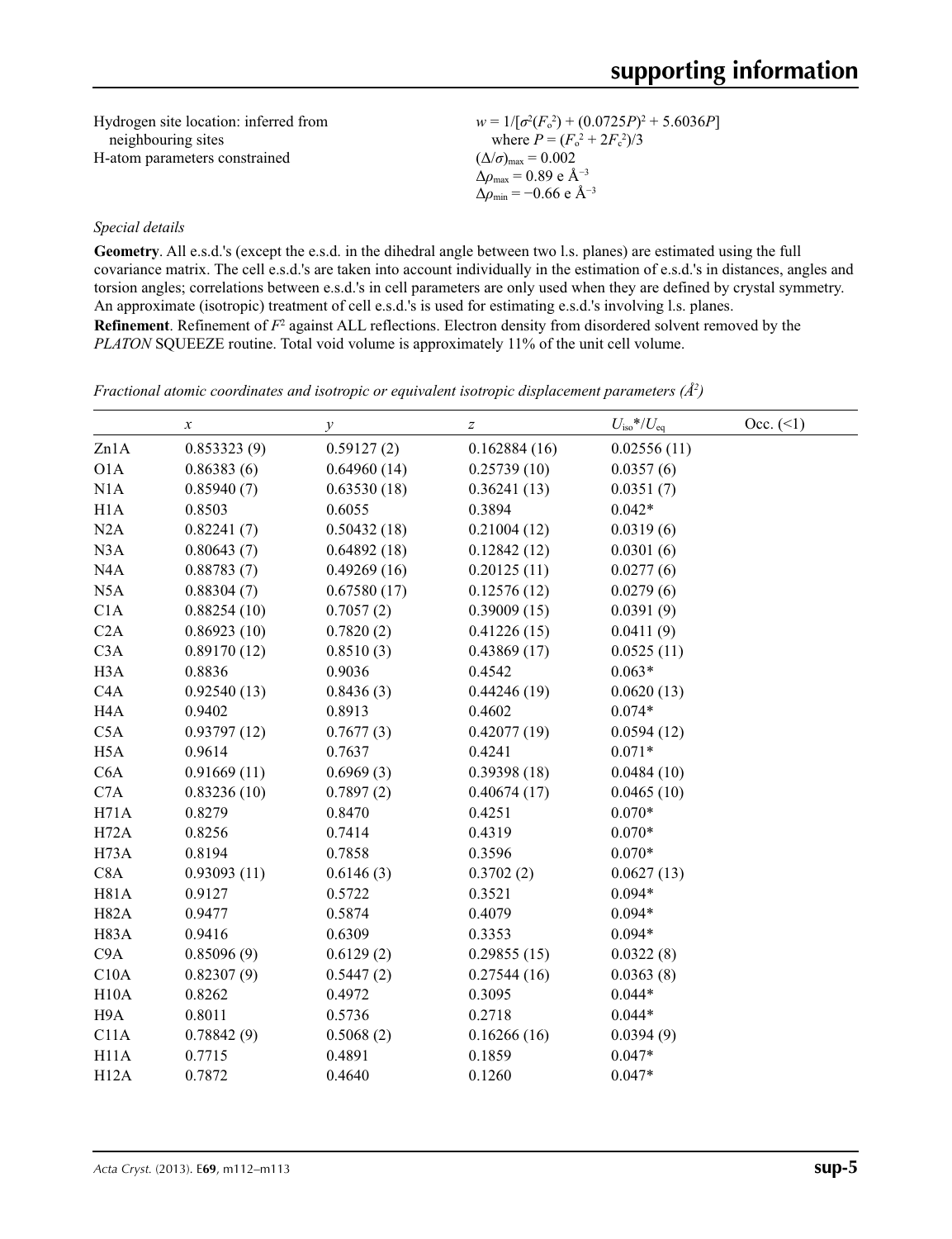| C12A              | 0.78053(9)  | 0.5981(2)           | 0.13426(16)           | 0.0360(8)              |
|-------------------|-------------|---------------------|-----------------------|------------------------|
| C13A              | 0.80065(9)  | 0.7317(2)           | 0.10342(15)           | 0.0358(8)              |
| H <sub>13</sub> A | 0.8192      | 0.7668              | 0.0997                | $0.043*$               |
| C14A              | 0.76876(10) | 0.7668(3)           | 0.08320(17)           | 0.0482(10)             |
| H <sub>14</sub> A | 0.7652      | 0.8259              | 0.0669                | $0.058*$               |
| C15A              | 0.74182(11) | 0.7138(3)           | 0.08713(19)           | 0.0599(12)             |
| H <sub>15</sub> A | 0.7194      | 0.7356              | 0.0720                | $0.072*$               |
| C16A              | 0.74785(10) | 0.6298(3)           | 0.11291(18)           | 0.0512(10)             |
| <b>H16A</b>       | 0.7296      | 0.5933              | 0.1161                | $0.061*$               |
| C17A              | 0.83855(9)  | 0.4168(2)           | 0.21700(16)           | 0.0343(8)              |
| H <sub>17</sub> A | 0.8288      | 0.3819              | 0.1758                | $0.041*$               |
| <b>H18A</b>       | 0.8336      | 0.3848              | 0.2548                | $0.041*$               |
| C18A              | 0.87640(9)  | 0.4226(2)           | 0.22913(15)           | 0.0314(8)              |
| C19A              | 0.92118(8)  | 0.4992(2)           | 0.20791(15)           | 0.0300(7)              |
| <b>H19A</b>       | 0.9293      | 0.5486              | 0.1886                | $0.036*$               |
| C20A              | 0.94391(10) | 0.4368(2)           | 0.24175(17)           | 0.0407(9)              |
| H20A              | 0.9673      | 0.4430              | 0.2454                | $0.049*$               |
| C21A              | 0.93244(11) |                     |                       |                        |
|                   | 0.9477      | 0.3651(2)<br>0.3210 | 0.27029(18)<br>0.2936 | 0.0458(10)<br>$0.055*$ |
| H21A              |             |                     |                       |                        |
| C22A              | 0.89839(11) | 0.3586(2)           | 0.26436(16)           | 0.0410(9)              |
| H22A              | 0.8900      | 0.3103              | 0.2844                | $0.049*$               |
| C <sub>23A</sub>  | 0.90154(8)  | 0.7206(2)           | 0.11036(14)           | 0.0298(7)              |
| C24A              | 0.92560(10) | 0.7789(3)           | 0.09111(17)           | 0.0472(10)             |
| H <sub>24</sub> A | 0.9193      | 0.8410              | 0.0951                | $0.071*$               |
| H25A              | 0.9253      | 0.7667              | 0.0447                | $0.071*$               |
| H26A              | 0.9483      | 0.7682              | 0.1206                | $0.071*$               |
| Zn1B              | 0.850909(9) | 0.10724(2)          | 0.182215(16)          | 0.02359(11)            |
| O1B               | 0.86112(5)  | 0.16804(13)         | 0.27244(9)            | 0.0280(5)              |
| N1B               | 0.86223(7)  | 0.15562(16)         | 0.38094(12)           | 0.0285(6)              |
| H1B               | 0.8530      | 0.1312              | 0.4101                | $0.034*$               |
| N2B               | 0.81877(7)  | 0.02712(17)         | 0.23148(12)           | 0.0283(6)              |
| N3B               | 0.80573(7)  | 0.12094(17)         | 0.11358(12)           | 0.0266(6)              |
| N4B               | 0.88036(7)  | $-0.00293(17)$      | 0.20878(11)           | 0.0295(6)              |
| N5B               | 0.88183(7)  | 0.18507(17)         | 0.14441(12)           | 0.0298(6)              |
| C1B               | 0.88784(9)  | 0.2221(2)           | 0.40386(14)           | 0.0303(7)              |
| C2B               | 0.87858(9)  | 0.3043(2)           | 0.42471(15)           | 0.0331(8)              |
| C3B               | 0.90378(11) | 0.3676(3)           | 0.44669(19)           | 0.0480(10)             |
| H3B               | 0.8983      | 0.4240              | 0.4613                | $0.058*$               |
| C4B               | 0.93672(11) | 0.3495(3)           | 0.4476(2)             | 0.0628(14)             |
| H4B               | 0.9536      | 0.3938              | 0.4621                | $0.075*$               |
| C5B               | 0.94530(10) | 0.2678(3)           | 0.42749(18)           | 0.0554(12)             |
| H5B               | 0.9681      | 0.2560              | 0.4291                | $0.066*$               |
| C6B               | 0.92113(9)  | 0.2023(2)           | 0.40488(16)           | 0.0389(8)              |
| C7B               | 0.84309(9)  | 0.3234(2)           | 0.42462(16)           | 0.0396(8)              |
| H71B              | 0.8416      | 0.3839              | 0.4409                | $0.059*$               |
| H72B              | 0.8361      | 0.2810              | 0.4539                | $0.059*$               |
| H73B              | 0.8283      | 0.3177              | 0.3790                | $0.059*$               |
| C8B               | 0.93100(11) | 0.1128(3)           | 0.3822(2)             | 0.0536(11)             |
|                   |             |                     |                       |                        |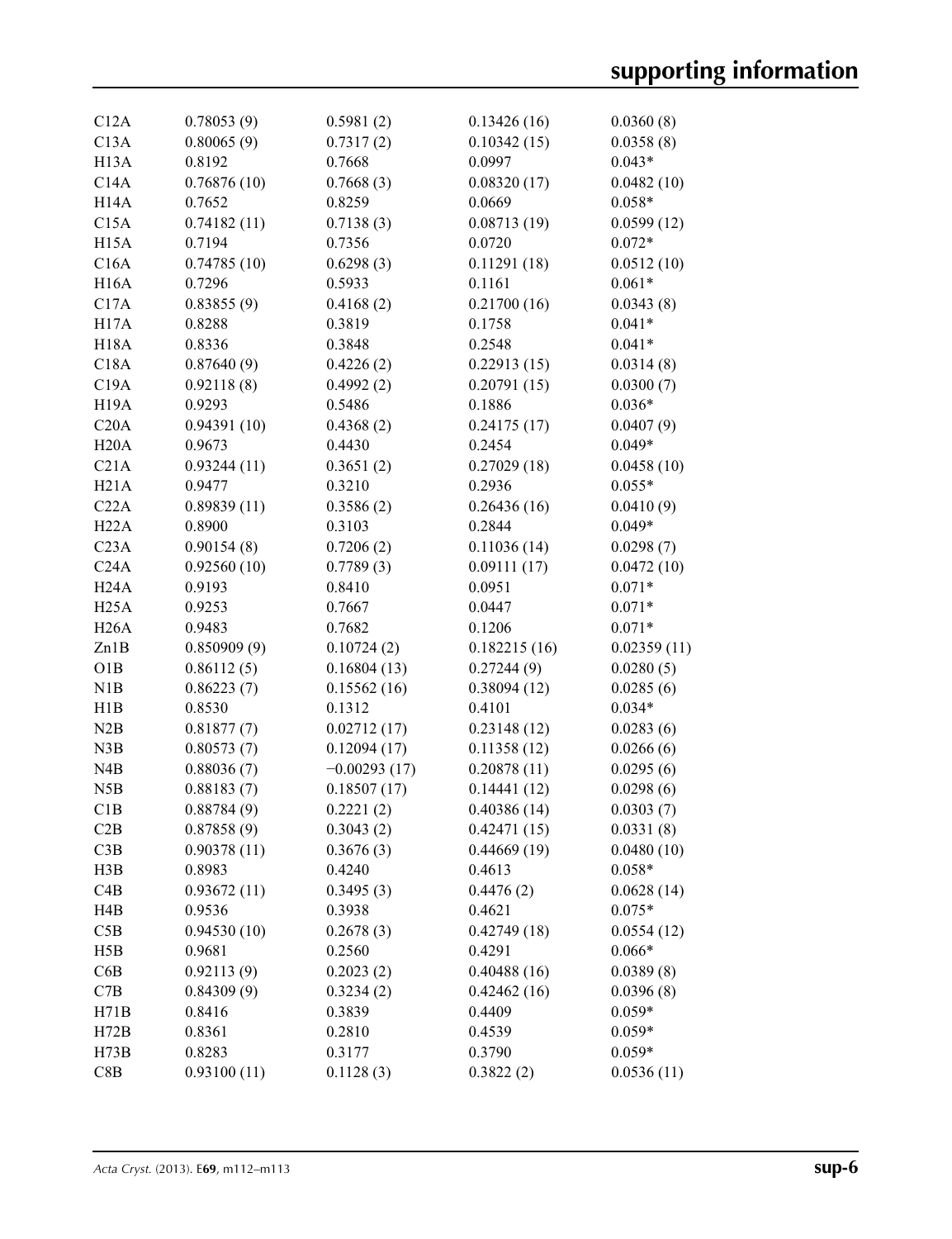| H81B                        | 0.9109       | 0.0750        | 0.3677         | $0.080*$    |
|-----------------------------|--------------|---------------|----------------|-------------|
| H82B                        | 0.9476       | 0.0842        | 0.4193         | $0.080*$    |
| H83B                        | 0.9408       | 0.1215        | 0.3447         | $0.080*$    |
| C9B                         | 0.85185(8)   | 0.12953(19)   | 0.31777(14)    | 0.0264(7)   |
| C10B                        | 0.82974(9)   | 0.0476(2)     | 0.30370(14)    | 0.0336(8)   |
| H10B                        | 0.8424       | $-0.0036$     | 0.3283         | $0.040*$    |
| H9B                         | 0.8096       | 0.0573        | 0.3200         | $0.040*$    |
| C11B                        | 0.78361(9)   | 0.0504(2)     | 0.19832(16)    | 0.0355(8)   |
| H11B                        | 0.7762       | 0.0973        | 0.2245         | $0.043*$    |
| H12B                        | 0.7692       | $-0.0023$     | 0.1974         | $0.043*$    |
| C12B                        | 0.77897(8)   | 0.0831(2)     | 0.12761(15)    | 0.0304(7)   |
| C13B                        | 0.80221(9)   | 0.1555(2)     | 0.05235(14)    | 0.0305(7)   |
| H13B                        | 0.8212       | 0.1819        | 0.0427         | $0.037*$    |
| C14B                        | 0.77192(9)   | 0.1537(2)     | 0.00329(16)    | 0.0392(8)   |
| H14B                        | 0.7699       | 0.1788        | $-0.0395$      | $0.047*$    |
| C15B                        | 0.74445(9)   | 0.1144(3)     | 0.01802(18)    | 0.0443(9)   |
| H15B                        | 0.7232       | 0.1120        | $-0.0148$      | $0.053*$    |
| C16B                        | 0.74821(9)   | 0.0789(2)     | 0.08056(17)    | 0.0401(9)   |
| H16B                        | 0.7296       | 0.0515        | 0.0911         | $0.048*$    |
| C17B                        | 0.82742(9)   | $-0.0648(2)$  | 0.21670(15)    | 0.0341(8)   |
| H17B                        | 0.8152       | $-0.0801$     | 0.1700         | $0.041*$    |
| H18B                        | 0.8203       | $-0.1068$     | 0.2467         | $0.041*$    |
| C18B                        | 0.86462(10)  | $-0.0734(2)$  | 0.22624(14)    | 0.0347(8)   |
| C19B                        | 0.91337(9)   | $-0.0069(2)$  | 0.21427(15)    | 0.0383(8)   |
| H19B                        | 0.9241       | 0.0431        | 0.2012         | $0.046*$    |
| C20B                        | 0.93232(12)  | $-0.0811(3)$  | 0.23819(19)    | 0.0541(11)  |
| H20B                        | 0.9558       | $-0.0819$     | 0.2424         | $0.065*$    |
| C21B                        | 0.91691(13)  | $-0.1536(3)$  | 0.25579(19)    | 0.0604(13)  |
| H21B                        | 0.9295       | $-0.2057$     | 0.2717         | $0.072*$    |
| C22B                        | 0.88279(13)  | $-0.1505(2)$  | 0.25024(17)    | 0.0515(11)  |
| H22B                        | 0.8718       | $-0.2004$     | 0.2626         | $0.062*$    |
| C23B                        | 0.90020(8)   | 0.2236(2)     | 0.12319(15)    | 0.0281(7)   |
| C24B                        | 0.92369(9)   | 0.2734(2)     | 0.09660(17)    | 0.0398(8)   |
| H24B                        | 0.9197       | 0.3372        | 0.1000         | $0.060*$    |
| H25B                        | 0.9204       | 0.2575        | 0.0496         | $0.060*$    |
| H26B                        | 0.9469       | 0.2593        | 0.1222         | $0.060*$    |
| C11C                        | 0.75770(2)   | 0.28630(6)    | 0.23363(4)     | 0.0396(2)   |
| O1C                         | 0.75333(10)  | 0.3701(2)     | 0.25924(17)    | 0.0862(12)  |
| O <sub>2</sub> C            | 0.78840(7)   | 0.24711(19)   | 0.27441(14)    | 0.0571(7)   |
| O3C                         | 0.73026(8)   | 0.2301(2)     | 0.23552(16)    | 0.0809(11)  |
| O <sub>4</sub> C            | 0.76038(7)   | 0.29391(18)   | 0.16670(12)    | 0.0530(7)   |
| C <sub>1</sub> 1D           | 0.850080(19) | 0.44683(5)    | 0.03225(3)     | 0.02583(17) |
| O1D                         | 0.83426(6)   | 0.51464(14)   | 0.06334(10)    | 0.0336(5)   |
| O2D                         | 0.88496(6)   | 0.46675(16)   | 0.04288(11)    | 0.0383(6)   |
| O3D                         | 0.83300(6)   | 0.44678(15)   | $-0.03836(10)$ | 0.0338(5)   |
| O <sub>4</sub> D            | 0.84614(6)   | 0.36250(15)   | 0.06091(11)    | 0.0381(6)   |
| C <sub>1</sub> <sub>E</sub> | 0.83903(2)   | $-0.05427(5)$ | 0.02203(4)     | 0.0377(2)   |
| O <sub>1</sub> E            | 0.86080(8)   | 0.0128(2)     | 0.05791(13)    | 0.0635(8)   |
|                             |              |               |                |             |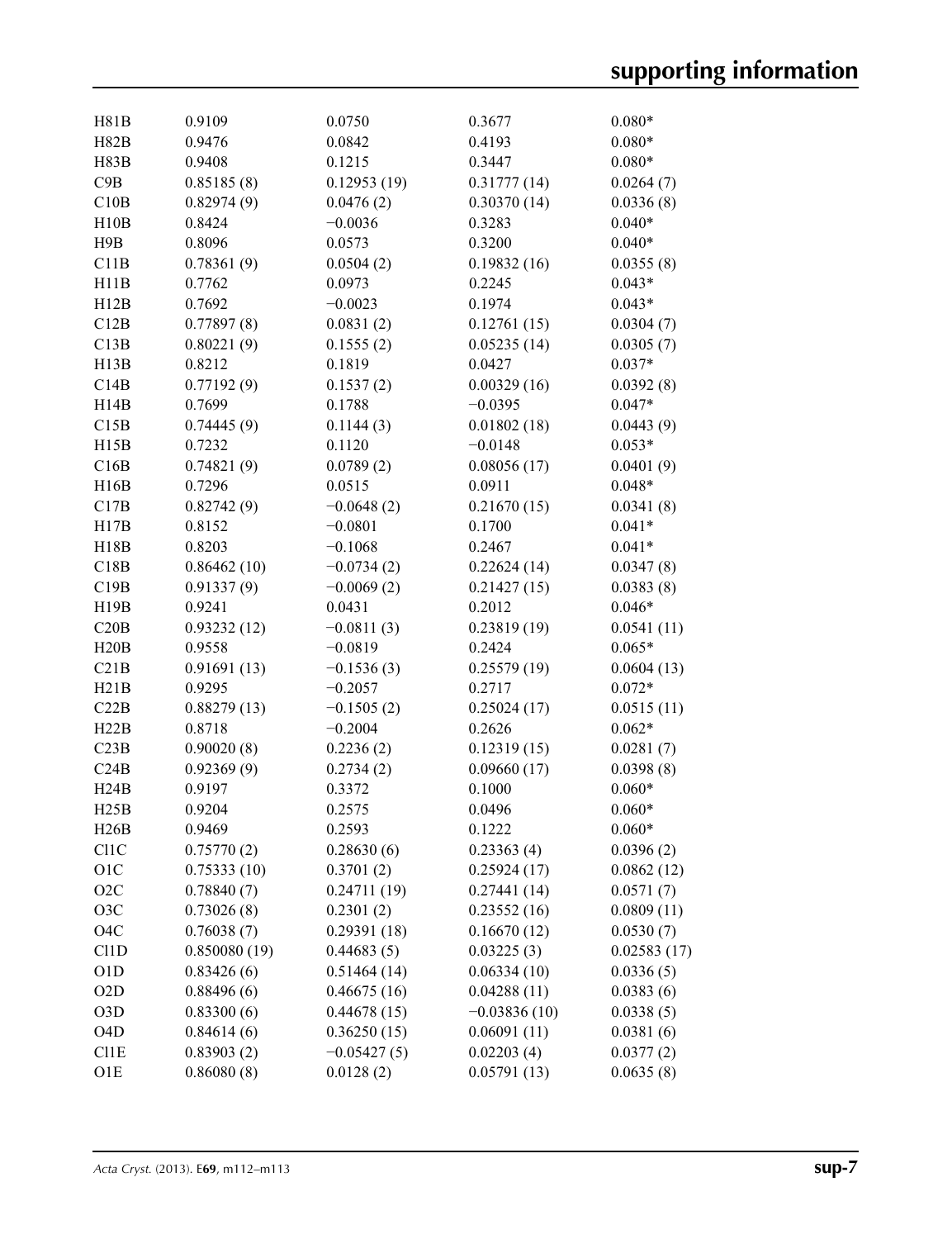| O2E               | 0.80982(8)  | $-0.06216(17)$ | 0.04704(13)    | 0.0554(8)  |      |  |
|-------------------|-------------|----------------|----------------|------------|------|--|
| O3E               | 0.85568(9)  | $-0.13788(19)$ | 0.02709(15)    | 0.0730(10) |      |  |
| O <sub>4</sub> E  | 0.82850(6)  | $-0.02999(15)$ | $-0.04755(10)$ | 0.0376(6)  |      |  |
| Cl1F              | 1.0000      | 0.70818(12)    | 0.2500         | 0.0630(4)  |      |  |
| O1F               | 0.99954(17) | 0.7857(4)      | 0.2109(4)      | 0.091(3)   | 0.50 |  |
| O2F               | 0.9785(3)   | 0.6454(9)      | 0.2089(7)      | 0.201(9)   | 0.50 |  |
| O3F               | 0.9906(3)   | 0.7262(9)      | 0.3106(4)      | 0.169(6)   | 0.50 |  |
| O4F               | 1.03261(14) | 0.6715(6)      | 0.2706(4)      | 0.0487(17) | 0.50 |  |
| C <sub>11</sub> G | 0.9993(2)   | 0.18690(15)    | 0.2590(3)      | 0.0619(13) | 0.50 |  |
| O1G               | 0.9975(2)   | 0.2081(7)      | 0.3251(3)      | 0.099(3)   | 0.50 |  |
| O2G               | 0.9977(2)   | 0.2677(5)      | 0.2198(4)      | 0.102(3)   | 0.50 |  |
| O3G               | 1.0325(2)   | 0.1570(7)      | 0.2653(4)      | 0.058(2)   | 0.50 |  |
| O <sub>4</sub> G  | 0.9744(4)   | 0.1271(10)     | 0.2236(9)      | 0.177(9)   | 0.50 |  |
|                   |             |                |                |            |      |  |

*Atomic displacement parameters (Å2 )*

|                  | $U^{11}$   | $U^{22}$   | $I^{\beta 3}$ | $U^{12}$       | $U^{13}$    | $U^{23}$       |
|------------------|------------|------------|---------------|----------------|-------------|----------------|
| Zn1A             | 0.0336(2)  | 0.0267(2)  | 0.02145(19)   | $-0.00585(15)$ | 0.01601(15) | $-0.00028(13)$ |
| O1A              | 0.0585(16) | 0.0321(12) | 0.0247(11)    | $-0.0157(11)$  | 0.0252(11)  | $-0.0058(9)$   |
| N1A              | 0.0521(19) | 0.0370(16) | 0.0237(14)    | $-0.0075(13)$  | 0.0230(13)  | $-0.0007(11)$  |
| N2A              | 0.0405(17) | 0.0357(15) | 0.0262(13)    | $-0.0123(13)$  | 0.0205(12)  | $-0.0069(11)$  |
| N3A              | 0.0319(16) | 0.0360(16) | 0.0268(14)    | $-0.0038(12)$  | 0.0155(12)  | $-0.0065(11)$  |
| N <sub>4</sub> A | 0.0405(17) | 0.0247(13) | 0.0204(12)    | $-0.0064(12)$  | 0.0124(11)  | 0.0003(10)     |
| N5A              | 0.0360(16) | 0.0282(14) | 0.0220(13)    | $-0.0023(12)$  | 0.0123(12)  | 0.0038(10)     |
| C1A              | 0.059(3)   | 0.045(2)   | 0.0185(15)    | $-0.0104(18)$  | 0.0196(16)  | $-0.0038(14)$  |
| C2A              | 0.064(3)   | 0.043(2)   | 0.0184(15)    | $-0.0044(18)$  | 0.0158(16)  | $-0.0033(14)$  |
| C <sub>3</sub> A | 0.080(3)   | 0.050(2)   | 0.0283(19)    | $-0.011(2)$    | 0.017(2)    | $-0.0108(16)$  |
| C4A              | 0.084(4)   | 0.066(3)   | 0.037(2)      | $-0.032(3)$    | 0.018(2)    | $-0.021(2)$    |
| C5A              | 0.068(3)   | 0.077(3)   | 0.039(2)      | $-0.024(2)$    | 0.024(2)    | $-0.022(2)$    |
| C6A              | 0.066(3)   | 0.053(2)   | 0.0343(19)    | $-0.014(2)$    | 0.0269(19)  | $-0.0153(17)$  |
| C7A              | 0.069(3)   | 0.043(2)   | 0.0305(18)    | 0.0051(19)     | 0.0178(18)  | $-0.0040(15)$  |
| C8A              | 0.055(3)   | 0.083(3)   | 0.060(3)      | $-0.012(2)$    | 0.033(2)    | $-0.032(2)$    |
| C <sub>9</sub> A | 0.047(2)   | 0.0301(17) | 0.0269(17)    | $-0.0046(15)$  | 0.0227(15)  | $-0.0010(13)$  |
| C10A             | 0.056(2)   | 0.0345(18) | 0.0282(17)    | $-0.0119(17)$  | 0.0275(16)  | $-0.0047(14)$  |
| C11A             | 0.042(2)   | 0.049(2)   | 0.0333(18)    | $-0.0195(17)$  | 0.0201(16)  | $-0.0115(15)$  |
| C12A             | 0.033(2)   | 0.056(2)   | 0.0238(16)    | $-0.0071(17)$  | 0.0162(14)  | $-0.0118(15)$  |
| C13A             | 0.039(2)   | 0.045(2)   | 0.0258(16)    | 0.0003(16)     | 0.0148(15)  | $-0.0082(14)$  |
| C14A             | 0.051(3)   | 0.070(3)   | 0.0244(18)    | 0.015(2)       | 0.0121(17)  | $-0.0015(17)$  |
| C15A             | 0.036(2)   | 0.108(4)   | 0.038(2)      | 0.015(2)       | 0.0150(18)  | 0.006(2)       |
| C16A             | 0.042(2)   | 0.085(3)   | 0.0302(19)    | $-0.007(2)$    | 0.0166(17)  | 0.0027(19)     |
| C17A             | 0.053(2)   | 0.0292(17) | 0.0286(17)    | $-0.0150(16)$  | 0.0246(16)  | $-0.0050(13)$  |
| C18A             | 0.055(2)   | 0.0224(16) | 0.0210(15)    | $-0.0104(15)$  | 0.0178(15)  | $-0.0039(12)$  |
| C19A             | 0.036(2)   | 0.0290(17) | 0.0273(16)    | $-0.0044(14)$  | 0.0123(14)  | 0.0012(13)     |
| C20A             | 0.044(2)   | 0.043(2)   | 0.0370(19)    | 0.0028(17)     | 0.0141(17)  | 0.0000(15)     |
| C21A             | 0.063(3)   | 0.035(2)   | 0.039(2)      | 0.0108(18)     | 0.0149(19)  | 0.0054(16)     |
| C22A             | 0.077(3)   | 0.0217(17) | 0.0294(18)    | $-0.0029(17)$  | 0.0233(18)  | 0.0018(13)     |
| C <sub>23A</sub> | 0.035(2)   | 0.0377(18) | 0.0165(14)    | $-0.0063(15)$  | 0.0070(13)  | 0.0032(12)     |
| C24A             | 0.050(2)   | 0.063(3)   | 0.0301(18)    | $-0.027(2)$    | 0.0136(17)  | 0.0120(17)     |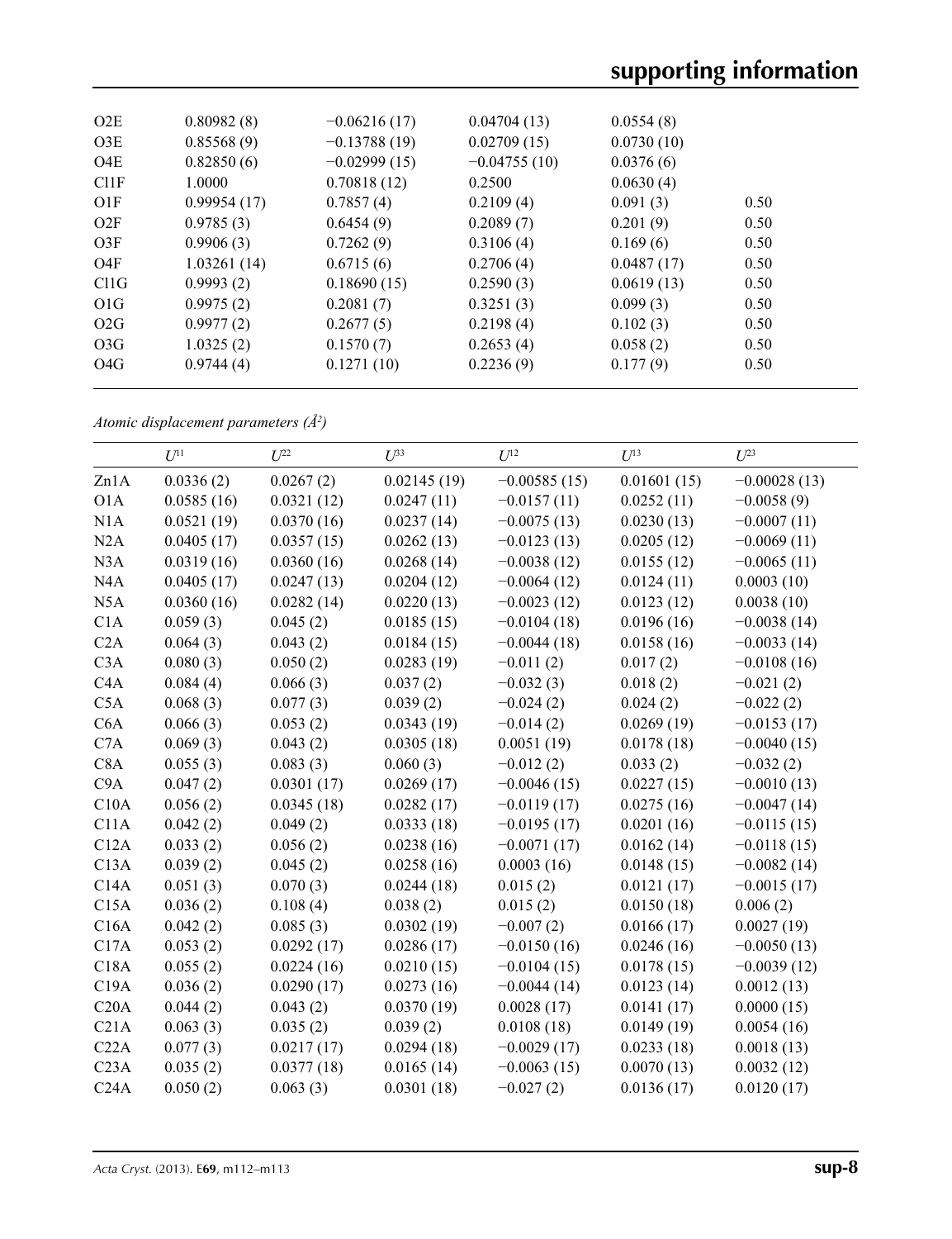| Zn1B              | 0.0323(2)  | 0.02355(19) | 0.01785(18) | $-0.00281(15)$ | 0.01191(15)   | 0.00170(13)   |
|-------------------|------------|-------------|-------------|----------------|---------------|---------------|
| O1B               | 0.0390(13) | 0.0292(12)  | 0.0199(10)  | $-0.0083(10)$  | 0.0148(9)     | $-0.0004(8)$  |
| N1B               | 0.0420(17) | 0.0286(14)  | 0.0200(12)  | $-0.0082(12)$  | 0.0171(12)    | $-0.0026(10)$ |
| N2B               | 0.0417(17) | 0.0279(14)  | 0.0186(12)  | $-0.0111(12)$  | 0.0140(11)    | $-0.0053(10)$ |
| N3B               | 0.0317(16) | 0.0276(13)  | 0.0244(13)  | $-0.0009(11)$  | 0.0140(11)    | $-0.0030(10)$ |
| N4B               | 0.0459(18) | 0.0264(14)  | 0.0195(12)  | 0.0023(12)     | 0.0143(12)    | 0.0006(10)    |
| N5B               | 0.0361(17) | 0.0309(14)  | 0.0248(13)  | $-0.0018(13)$  | 0.0126(12)    | 0.0026(11)    |
| C1B               | 0.041(2)   | 0.0364(18)  | 0.0170(14)  | $-0.0105(15)$  | 0.0134(13)    | $-0.0042(12)$ |
| C2B               | 0.048(2)   | 0.0337(18)  | 0.0227(15)  | $-0.0107(16)$  | 0.0191(15)    | $-0.0046(13)$ |
| C3B               | 0.067(3)   | 0.043(2)    | 0.045(2)    | $-0.023(2)$    | 0.033(2)      | $-0.0189(17)$ |
| C4B               | 0.059(3)   | 0.086(3)    | 0.056(3)    | $-0.043(2)$    | 0.037(2)      | $-0.039(2)$   |
| C5B               | 0.043(2)   | 0.092(3)    | 0.038(2)    | $-0.022(2)$    | 0.0228(18)    | $-0.029(2)$   |
| C6B               | 0.042(2)   | 0.053(2)    | 0.0247(16)  | $-0.0063(18)$  | 0.0153(15)    | $-0.0099(15)$ |
| C7B               | 0.054(2)   | 0.0364(19)  | 0.0300(18)  | $-0.0040(17)$  | 0.0149(16)    | $-0.0051(14)$ |
| C8B               | 0.050(3)   | 0.068(3)    | 0.043(2)    | 0.008(2)       | 0.0126(19)    | $-0.0159(19)$ |
| C9B               | 0.0375(19) | 0.0229(15)  | 0.0231(15)  | $-0.0012(13)$  | 0.0157(14)    | $-0.0019(12)$ |
| C10B              | 0.055(2)   | 0.0329(18)  | 0.0181(15)  | $-0.0144(16)$  | 0.0191(15)    | $-0.0053(12)$ |
| C11B              | 0.041(2)   | 0.040(2)    | 0.0337(18)  | $-0.0138(16)$  | 0.0234(16)    | $-0.0060(14)$ |
| C12B              | 0.0316(19) | 0.0346(18)  | 0.0289(17)  | $-0.0041(14)$  | 0.0148(14)    | $-0.0095(13)$ |
| C13B              | 0.038(2)   | 0.0323(18)  | 0.0237(16)  | 0.0019(14)     | 0.0118(14)    | 0.0011(13)    |
| C14B              | 0.042(2)   | 0.049(2)    | 0.0258(17)  | 0.0093(17)     | 0.0066(15)    | 0.0006(15)    |
| C15B              | 0.030(2)   | 0.062(3)    | 0.037(2)    | 0.0012(18)     | 0.0034(16)    | $-0.0092(17)$ |
| C16B              | 0.034(2)   | 0.052(2)    | 0.038(2)    | $-0.0043(17)$  | 0.0157(16)    | $-0.0107(16)$ |
| C17B              | 0.062(3)   | 0.0224(16)  | 0.0216(16)  | $-0.0105(15)$  | 0.0183(16)    | $-0.0029(12)$ |
| C18B              | 0.068(3)   | 0.0233(16)  | 0.0142(14)  | $-0.0010(16)$  | 0.0135(15)    | $-0.0031(12)$ |
| C19B              | 0.050(2)   | 0.040(2)    | 0.0276(17)  | 0.0092(17)     | 0.0155(16)    | $-0.0012(14)$ |
| C20B              | 0.072(3)   | 0.054(3)    | 0.041(2)    | 0.031(2)       | 0.023(2)      | 0.0041(18)    |
| C21B              | 0.100(4)   | 0.049(3)    | 0.036(2)    | 0.037(3)       | 0.025(2)      | 0.0056(18)    |
| C22B              | 0.105(4)   | 0.0265(19)  | 0.0273(18)  | 0.008(2)       | 0.025(2)      | 0.0015(14)    |
| C23B              | 0.0345(19) | 0.0276(17)  | 0.0240(15)  | 0.0004(14)     | 0.0112(14)    | 0.0011(12)    |
| C24B              | 0.040(2)   | 0.048(2)    | 0.0365(19)  | $-0.0099(17)$  | 0.0182(16)    | 0.0063(15)    |
| C <sub>11</sub> C | 0.0416(5)  | 0.0407(5)   | 0.0386(5)   | $-0.0035(4)$   | 0.0145(4)     | 0.0062(4)     |
| O1C               | 0.147(4)   | 0.0483(19)  | 0.095(3)    | 0.0210(19)     | 0.086(3)      | 0.0033(16)    |
| O2C               | 0.0470(17) | 0.0647(19)  | 0.0505(16)  | 0.0011(14)     | $-0.0019(13)$ | 0.0012(14)    |
| O3C               | 0.0491(19) | 0.109(3)    | 0.074(2)    | $-0.0276(18)$  | $-0.0015(16)$ | 0.0512(19)    |
| O <sub>4</sub> C  | 0.0686(19) | 0.0579(17)  | 0.0348(14)  | $-0.0013(14)$  | 0.0182(13)    | 0.0032(12)    |
| C <sub>1</sub> 1D | 0.0305(4)  | 0.0283(4)   | 0.0233(4)   | $-0.0013(3)$   | 0.0151(3)     | $-0.0022(3)$  |
| O1D               | 0.0405(14) | 0.0354(13)  | 0.0281(11)  | 0.0048(10)     | 0.0151(10)    | $-0.0096(9)$  |
| O <sub>2</sub> D  | 0.0308(14) | 0.0494(15)  | 0.0392(13)  | $-0.0029(11)$  | 0.0174(11)    | 0.0063(11)    |
| O <sub>3</sub> D  | 0.0397(14) | 0.0441(14)  | 0.0208(11)  | 0.0025(11)     | 0.0138(10)    | $-0.0056(9)$  |
| O <sub>4</sub> D  | 0.0473(16) | 0.0306(12)  | 0.0406(13)  | $-0.0016(11)$  | 0.0191(11)    | 0.0043(10)    |
| C11E              | 0.0660(6)  | 0.0328(4)   | 0.0176(4)   | 0.0110(4)      | 0.0173(4)     | 0.0008(3)     |
| O1E               | 0.075(2)   | 0.076(2)    | 0.0349(15)  | $-0.0066(17)$  | 0.0065(14)    | $-0.0191(14)$ |
| O2E               | 0.097(2)   | 0.0415(15)  | 0.0466(15)  | 0.0042(15)     | 0.0510(16)    | $-0.0005(12)$ |
| O3E               | 0.116(3)   | 0.0520(18)  | 0.0602(19)  | 0.0424(18)     | 0.0406(19)    | 0.0181(14)    |
| O <sub>4</sub> E  | 0.0511(16) | 0.0474(14)  | 0.0159(10)  | 0.0017(12)     | 0.0122(10)    | 0.0028(9)     |
| C11F              | 0.0300(8)  | 0.0834(12)  | 0.0714(10)  | 0.000          | 0.0072(7)     | 0.000         |
| O1F               | 0.048(4)   | 0.065(4)    | 0.136(7)    | $-0.019(4)$    | $-0.012(5)$   | 0.066(4)      |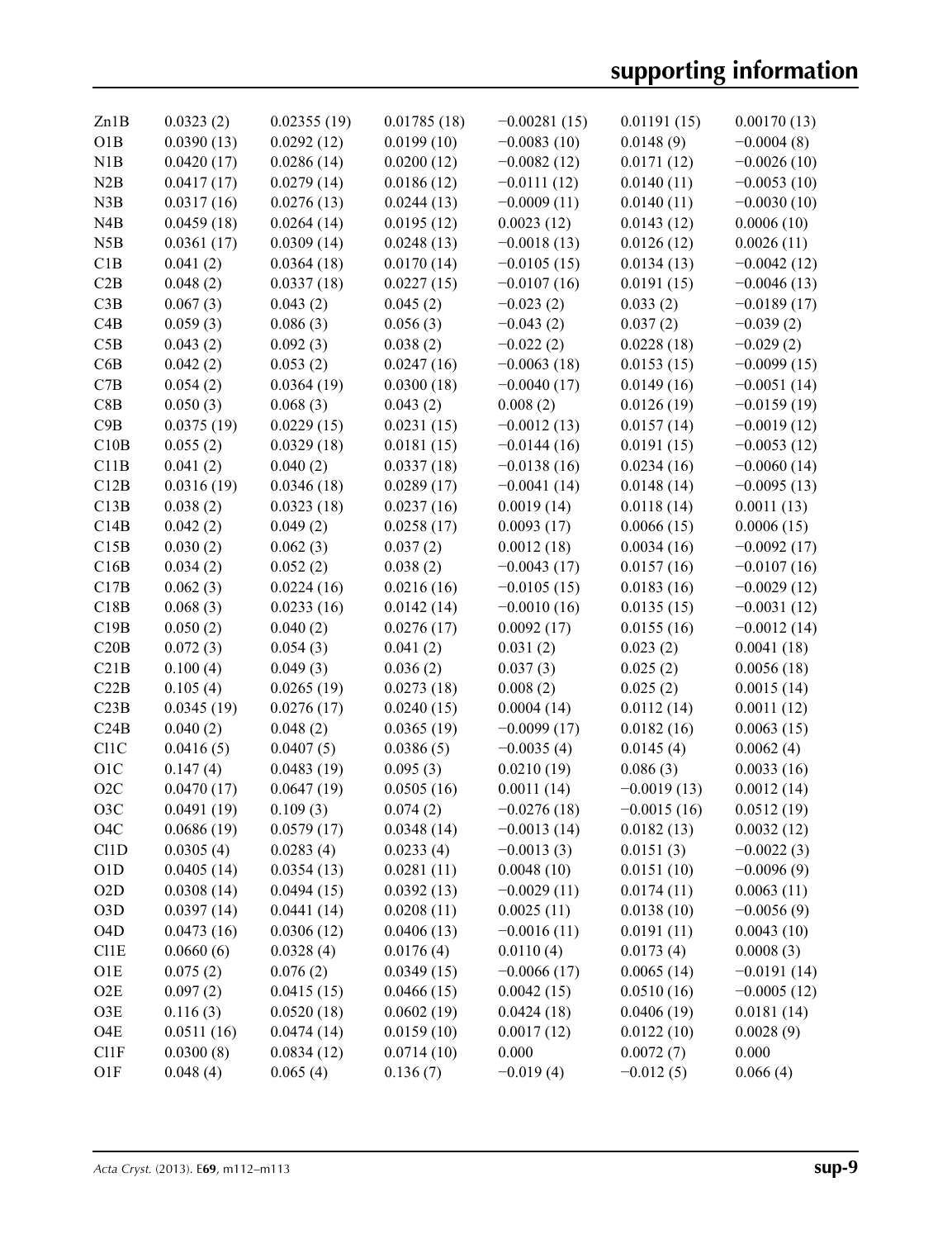# **supporting information**

| O2F               | 0.128(11)  | 0.200(17)  | 0.201(17) | $-0.126(12)$ | $-0.077(10)$ | 0.096(12)    |
|-------------------|------------|------------|-----------|--------------|--------------|--------------|
| O3F               | 0.164(11)  | 0.202(13)  | 0.201(12) | 0.081(10)    | 0.150(10)    | 0.073(10)    |
| O <sub>4</sub> F  | 0.034(4)   | 0.062(4)   | 0.049(3)  | 0.014(3)     | 0.011(3)     | $-0.003(3)$  |
| C <sub>11</sub> G | 0.0392(11) | 0.0748(12) | 0.076(4)  | $-0.012(2)$  | 0.024(2)     | $-0.030(2)$  |
| O <sub>1</sub> G  | 0.088(6)   | 0.144(8)   | 0.080(5)  | 0.025(5)     | 0.047(4)     | $-0.008(5)$  |
| O2G               | 0.077(5)   | 0.081(5)   | 0.155(10) | $-0.002(5)$  | 0.043(8)     | 0.048(5)     |
| O <sub>3</sub> G  | 0.046(5)   | 0.078(6)   | 0.051(4)  | 0.018(4)     | 0.016(3)     | $-0.002(3)$  |
| O4G               | 0.103(11)  | 0.122(12)  | 0.262(19) | $-0.064(10)$ | $-0.020(10)$ | $-0.007(10)$ |
|                   |            |            |           |              |              |              |

*Geometric parameters (Å, º)*

| Zn1A-N4A      | 2.058(3) | $N2B - C10B$  | 1.477(4) |
|---------------|----------|---------------|----------|
| $Zn1A - N3A$  | 2.059(3) | $N2B - C17B$  | 1.483(4) |
| $Zn1A - N5A$  | 2.060(3) | $N3B - C12B$  | 1.344(4) |
| $Zn1A - O1A$  | 2.087(2) | $N3B - C13B$  | 1.346(4) |
| $Zn1A - N2A$  | 2.236(2) | $N4B - C19B$  | 1.336(4) |
| $Zn1A - O1D$  | 2.310(2) | $N4B - C18B$  | 1.346(4) |
| $O1A - C9A$   | 1.254(4) | $N5B - C23B$  | 1.137(4) |
| $N1A - C9A$   | 1.321(4) | $C1B - C6B$   | 1.400(5) |
| $N1A - C1A$   | 1.435(4) | $C1B - C2B$   | 1.400(4) |
| $N1A - H1A$   | 0.8800   | $C2B - C3B$   | 1.391(5) |
| $N2A - C17A$  | 1.466(4) | $C2B - C7B$   | 1.492(5) |
| $N2A - C11A$  | 1.474(4) | $C3B - C4B$   | 1.381(6) |
| $N2A - C10A$  | 1.484(4) | $C3B - H3B$   | 0.9500   |
| $N3A - C13A$  | 1.346(4) | $C4B - C5B$   | 1.377(6) |
| $N3A - C12A$  | 1.347(4) | $C4B - H4B$   | 0.9500   |
| $NA$ -C19A    | 1.347(4) | $C5B - C6B$   | 1.388(5) |
| NA—C18A       | 1.351(4) | $C5B - H5B$   | 0.9500   |
| $N5A - C23A$  | 1.129(4) | $C6B - C8B$   | 1.521(5) |
| $C1A - C6A$   | 1.395(5) | $C7B - H71B$  | 0.9800   |
| $C1A - C2A$   | 1.406(5) | $C7B - H72B$  | 0.9800   |
| $C2A - C3A$   | 1.399(5) | $C7B - H73B$  | 0.9800   |
| $C2A - C7A$   | 1.498(5) | $C8B - H81B$  | 0.9800   |
| $C3A - C4A$   | 1.375(6) | $C8B - H82B$  | 0.9800   |
| $C3A - H3A$   | 0.9500   | $C8B - H83B$  | 0.9800   |
| $C4A - C5A$   | 1.381(6) | $C9B - C10B$  | 1.513(4) |
| $C4A - H4A$   | 0.9500   | $C10B - H10B$ | 0.9900   |
| $C5A - C6A$   | 1.396(5) | $C10B - H9B$  | 0.9900   |
| $C5A - H5A$   | 0.9500   | $C11B - C12B$ | 1.513(4) |
| $C6A - C8A$   | 1.512(6) | $C11B - H11B$ | 0.9900   |
| $C7A - H71A$  | 0.9800   | $C11B - H12B$ | 0.9900   |
| $C7A - H72A$  | 0.9800   | $C12B - C16B$ | 1.372(5) |
| $C7A - H73A$  | 0.9800   | $C13B - C14B$ | 1.377(5) |
| $C8A - H81A$  | 0.9800   | $C13B - H13B$ | 0.9500   |
| $C8A - H82A$  | 0.9800   | $C14B - C15B$ | 1.386(5) |
| $C8A - H83A$  | 0.9800   | $C14B - H14B$ | 0.9500   |
| $C9A - C10A$  | 1.517(5) | $C15B - C16B$ | 1.376(5) |
| $C10A - H10A$ | 0.9900   | $C15B - H15B$ | 0.9500   |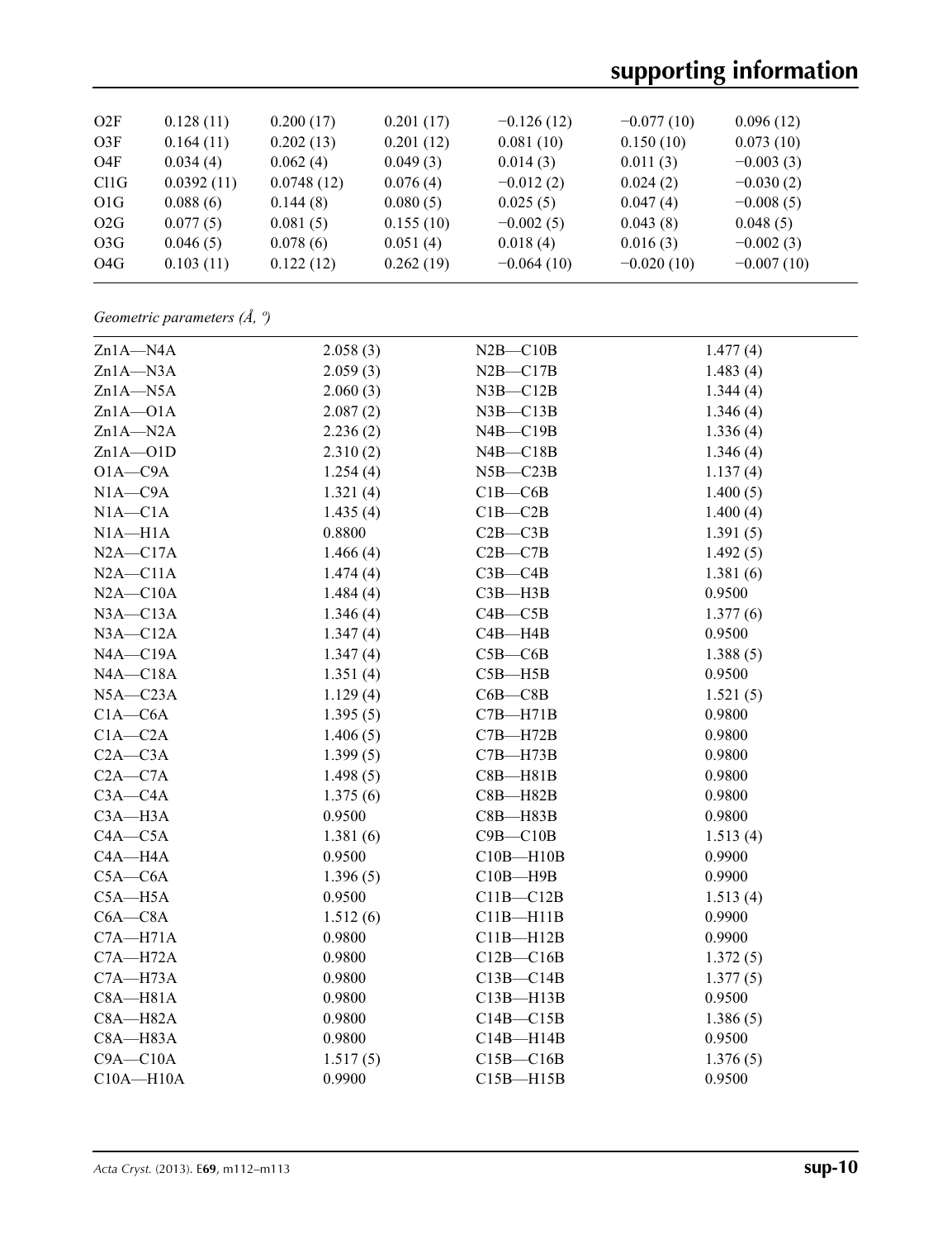| $C10A - H9A$                   | 0.9900     | $C16B - H16B$       | 0.9500               |
|--------------------------------|------------|---------------------|----------------------|
| $C11A - C12A$                  | 1.496(5)   | $C17B - C18B$       | 1.497(5)             |
| $C11A - H11A$                  | 0.9900     | $C17B - H17B$       | 0.9900               |
| $C11A - H12A$                  | 0.9900     | $C17B - H18B$       | 0.9900               |
| $C12A - C16A$                  | 1.382(5)   | $C18B - C22B$       | 1.396(5)             |
| $C13A - C14A$                  | 1.371(5)   | $C19B - C20B$       | 1.375(5)             |
| $C13A - H13A$                  | 0.9500     | $C19B - H19B$       | 0.9500               |
| $C14A - C15A$                  | 1.389(6)   | $C20B - C21B$       | 1.363(6)             |
| $C14A - H14A$                  | 0.9500     | $C20B - H20B$       | 0.9500               |
| $C15A - C16A$                  | 1.369(6)   | $C21B - C22B$       | 1.381(6)             |
| $C15A - H15A$                  | 0.9500     | $C21B - H21B$       | 0.9500               |
| $C16A - H16A$                  | 0.9500     | $C22B - H22B$       | 0.9500               |
| $C17A - C18A$                  | 1.514(5)   | $C23B - C24B$       | 1.451(4)             |
| $C17A - H17A$                  | 0.9900     | $C24B - H24B$       | 0.9800               |
| $C17A - H18A$                  | 0.9900     | $C24B - H25B$       | 0.9800               |
| $C18A - C22A$                  | 1.386(5)   | $C24B - H26B$       | 0.9800               |
| $C19A - C20A$                  | 1.376(5)   | $C11C - O1C$        | 1.401(3)             |
| C19A-H19A                      | 0.9500     | $C11C - 03C$        | 1.422(3)             |
| $C20A - C21A$                  | 1.378(5)   | $ClIC$ $ O4C$       | 1.432(3)             |
| $C20A - H20A$                  | 0.9500     | $C11C - 02C$        |                      |
| $C21A - C22A$                  | 1.379(5)   | $C11D - O2D$        | 1.441(3)             |
| $C21A - H21A$                  | 0.9500     | $C11D - O4D$        | 1.426(2)<br>1.431(2) |
| $C22A - H22A$                  | 0.9500     | $C11D-O3D$          |                      |
| $C23A - C24A$                  |            |                     | 1.443(2)             |
|                                | 1.462(4)   | $C11D-O1D$          | 1.456(2)             |
| $C24A - H24A$<br>$C24A - H25A$ | 0.9800     | $C11E-O1E$          | 1.418(3)             |
|                                | 0.9800     | $C11E-O3E$          | 1.424(3)             |
| $C24A - H26A$                  | 0.9800     | $C11E-O4E$          | 1.439(2)             |
| $Zn1B-M3B$                     | 2.020(3)   | $C11E-O2E$          | 1.444(3)             |
| $Zn1B - O1B$                   | 2.025(2)   | $C11F - O4F$        | 1.406(4)             |
| $Zn1B$ —N4B                    | 2.040(3)   | $C11F - O2F$        | 1.411(5)             |
| $Zn1B-M5B$                     | 2.043(3)   | $C11F - O1F$        | 1.420(4)             |
| $Zn1B - N2B$                   | 2.240(2)   | $C11F - O3F$        | 1.443(5)             |
| $O1B$ — $C9B$                  | 1.254(3)   | $Cl1G - O3G$        | 1.410(5)             |
| $N1B - C9B$                    | 1.324(4)   | $Cl1G - O4G$        | 1.412(5)             |
| NIB—C1B                        | 1.437(4)   | $ClIG-O1G$          | 1.436(5)             |
| $NIB-H1B$                      | 0.8800     | $Cl1G - O2G$        | 1.456(4)             |
| $N2B - C11B$                   | 1.466(4)   |                     |                      |
| $NAA - Zn1A - N3A$             | 157.06(10) | $C1B-M1B-H1B$       | 118.6                |
| $NAA - Zn1A - N5A$             | 99.87 (10) | $C11B - N2B - C10B$ | 114.4(3)             |
| $N3A - Zn1A - N5A$             | 102.02(10) | $C11B - N2B - C17B$ | 112.9(3)             |
| $NAA - Zn1A - O1A$             | 89.86 (9)  | $C10B - N2B - C17B$ | 112.5(2)             |
| $N3A - Zn1A - O1A$             | 94.60 (10) | $C11B - N2B - Zn1B$ | 106.84(18)           |
| $N5A - Zn1A - O1A$             | 95.95(9)   | $C10B - N2B - Zn1B$ | 107.45(18)           |
| $N4A - Zn1A - N2A$             | 79.92 (10) | $C17B - N2B - Zn1B$ | 101.59(18)           |
| $N3A - Zn1A - N2A$             | 78.72 (10) | $C12B$ —N3B—C13B    | 119.3(3)             |
| $N5A - Zn1A - N2A$             | 176.00(9)  | $C12B - N3B - Zn1B$ | 117.1(2)             |
| $O1A - Zn1A - N2A$             | 80.06(9)   | $C13B - N3B - Zn1B$ | 123.0(2)             |
|                                |            |                     |                      |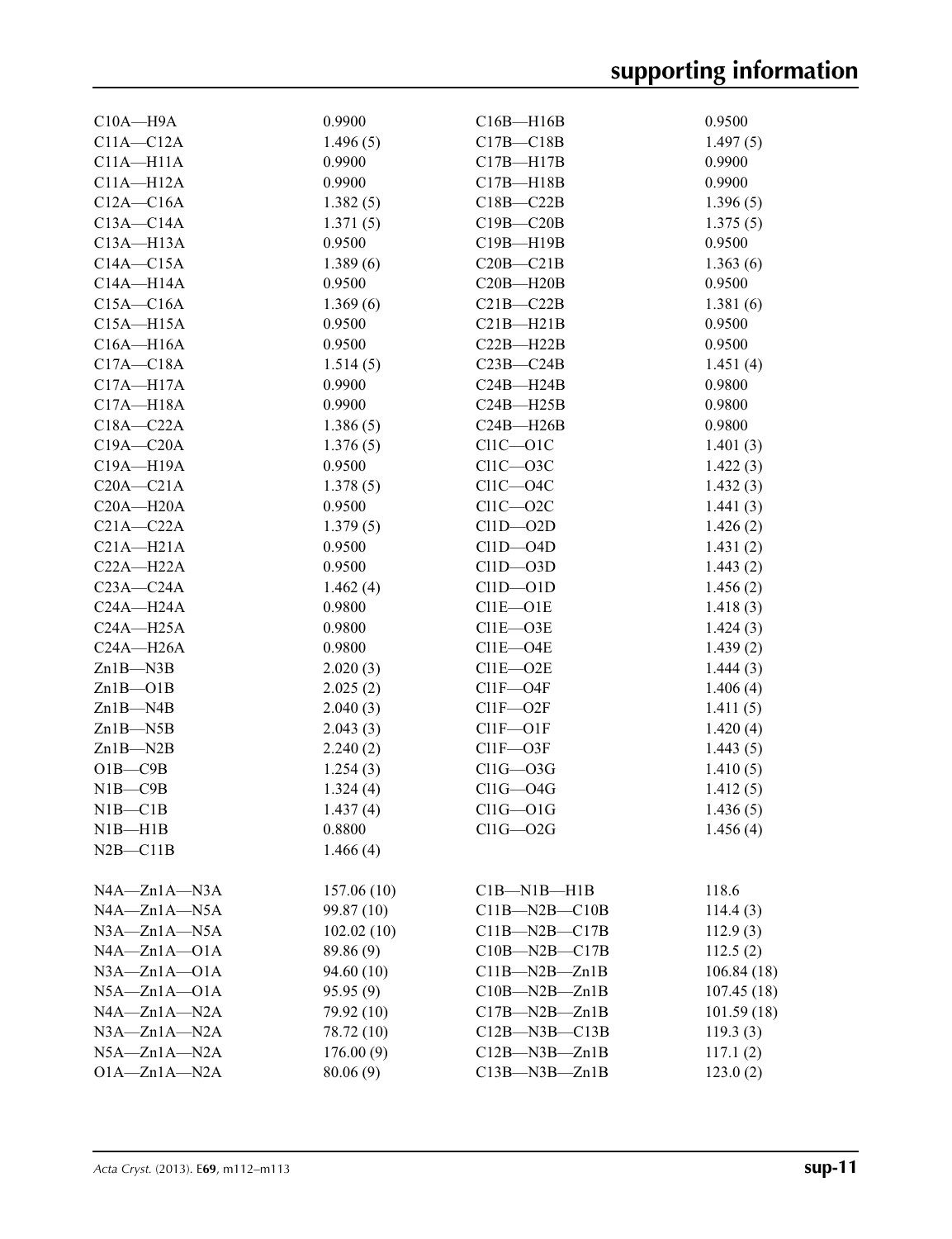| $NA \rightarrow Zn1A \rightarrow 01D$ | 90.82(9)   | $C19B - N4B - C18B$    | 119.9(3) |
|---------------------------------------|------------|------------------------|----------|
| $N3A - Zn1A - O1D$                    | 81.08(9)   | $C19B - N4B - Zn1B$    | 125.2(2) |
| $N5A - Zn1A - O1D$                    | 93.57(9)   | $C18B - N4B - Zn1B$    | 114.8(2) |
| $O1A - Zn1A - O1D$                    | 170.19(8)  | $C23B$ —N5B—Zn1B       | 175.6(3) |
| $N2A - Zn1A - O1D$                    | 90.42(9)   | $C6B - C1B - C2B$      | 122.3(3) |
| $C9A - O1A - Zn1A$                    | 116.2(2)   | $C6B - C1B - N1B$      | 119.0(3) |
| $C9A - N1A - C1A$                     | 123.5(3)   | $C2B - C1B - N1B$      | 118.7(3) |
| $C9A - N1A - H1A$                     | 118.2      | $C3B - C2B - C1B$      | 117.7(3) |
| $C1A - N1A - H1A$                     | 118.2      | $C3B-C2B-C7B$          | 120.8(3) |
| $C17A - N2A - C11A$                   | 114.3(3)   | $C1B-C2B-C7B$          | 121.5(3) |
| $C17A - N2A - C10A$                   | 112.7(3)   | $C4B - C3B - C2B$      | 120.8(4) |
| $C11A - N2A - C10A$                   | 112.0(3)   | $C4B - C3B - H3B$      | 119.6    |
| $C17A - N2A - Zn1A$                   | 105.74(18) | $C2B - C3B - H3B$      | 119.6    |
| $C11A - N2A - Zn1A$                   | 104.13(19) | $C5B - C4B - C3B$      | 120.5(4) |
| $C10A - N2A - Zn1A$                   | 107.15(18) | $C5B - C4B - H4B$      | 119.8    |
| $C13A - N3A - C12A$                   | 120.1(3)   | $C3B$ — $C4B$ —H4B     | 119.8    |
| $C13A - N3A - Zn1A$                   | 125.0(2)   | $C4B - C5B - C6B$      | 121.1(4) |
| $C12A - N3A - Zn1A$                   | 114.9(2)   | $C4B - C5B - H5B$      | 119.4    |
| $C19A - N4A - C18A$                   | 118.7(3)   | $C6B - C5B - H5B$      | 119.4    |
| $C19A - N4A - Zn1A$                   | 124.3(2)   | $C5B-C6B-C1B$          |          |
| $C18A - N4A - Zn1A$                   |            | $C5B-C6B-C8B$          | 117.6(3) |
|                                       | 116.3(2)   |                        | 120.4(3) |
| $C23A - N5A - Zn1A$                   | 173.9(3)   | $C1B-C6B-C8B$          | 122.0(3) |
| $C6A - C1A - C2A$                     | 122.6(3)   | $C2B - C7B - H71B$     | 109.5    |
| $C6A - C1A - N1A$                     | 120.1(3)   | $C2B - C7B - H72B$     | 109.5    |
| $C2A - C1A - N1A$                     | 117.3(3)   | H71B-C7B-H72B          | 109.5    |
| $C3A - C2A - C1A$                     | 117.4(4)   | $C2B$ — $C7B$ —H73B    | 109.5    |
| $C3A - C2A - C7A$                     | 121.4(3)   | $H71B - C7B - H73B$    | 109.5    |
| $C1A - C2A - C7A$                     | 121.2(3)   | H72B-C7B-H73B          | 109.5    |
| $C4A - C3A - C2A$                     | 120.7(4)   | $C6B - C8B - H81B$     | 109.5    |
| $C4A - C3A - H3A$                     | 119.6      | $C6B - C8B - H82B$     | 109.5    |
| $C2A - C3A - H3A$                     | 119.6      | H81B-C8B-H82B          | 109.5    |
| $C3A - C4A - C5A$                     | 120.9(4)   | $C6B - C8B - H83B$     | 109.5    |
| $C3A - C4A - H4A$                     | 119.5      | H81B-C8B-H83B          | 109.5    |
| C5A-C4A-H4A                           | 119.5      | H82B-C8B-H83B          | 109.5    |
| $C4A - C5A - C6A$                     | 120.7(4)   | $O1B$ — $C9B$ — $N1B$  | 121.8(3) |
| $C4A - C5A - H5A$                     | 119.6      | $O1B$ — $C9B$ — $C10B$ | 121.6(3) |
| $C6A - C5A - H5A$                     | 119.6      | $NIB$ — $C9B$ — $C10B$ | 116.4(2) |
| $C1A - C6A - C5A$                     | 117.6(4)   | $N2B - C10B - C9B$     | 111.4(2) |
| $C1A - C6A - C8A$                     | 122.4(3)   | $N2B - C10B - H10B$    | 109.3    |
| $C5A-C6A-C8A$                         | 119.9(4)   | $C9B - C10B - H10B$    | 109.3    |
| $C2A - C7A - H71A$                    | 109.5      | $N2B - C10B - H9B$     | 109.3    |
| $C2A - C7A - H72A$                    | 109.5      | $C9B - C10B - H9B$     | 109.3    |
| $H71A - C7A - H72A$                   | 109.5      | $H10B - C10B - H9B$    | 108.0    |
| $C2A - C7A - H73A$                    | 109.5      | $N2B - C11B - C12B$    | 112.2(2) |
| $H71A - C7A - H73A$                   | 109.5      | $N2B - C11B - H11B$    | 109.2    |
| $H72A - C7A - H73A$                   | 109.5      | $C12B - C11B - H11B$   | 109.2    |
| $C6A - C8A - H81A$                    | 109.5      | $N2B - C11B - H12B$    | 109.2    |
| $C6A - C8A - H82A$                    | 109.5      | $C12B - C11B - H12B$   | 109.2    |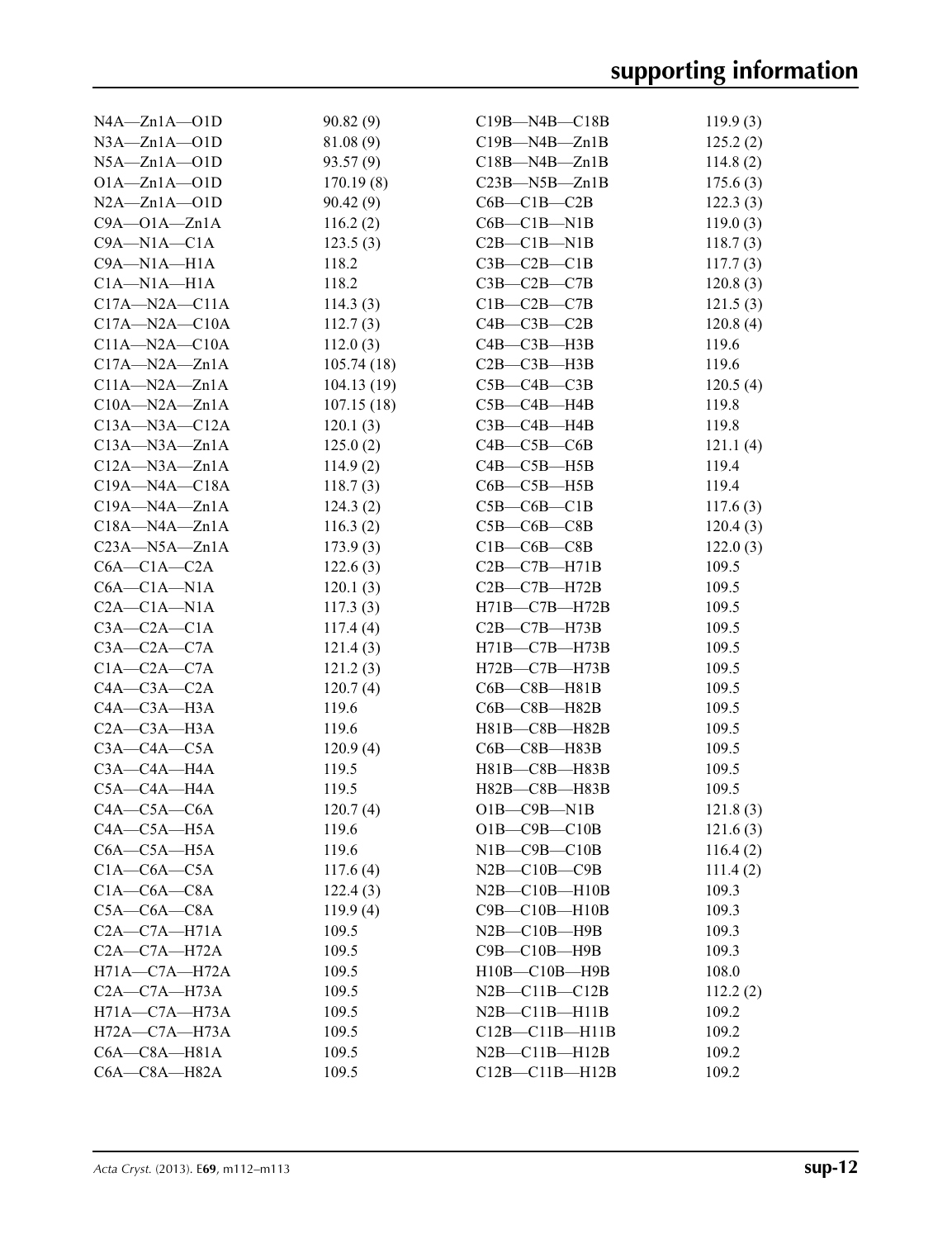| H81A-C8A-H82A                                | 109.5             | $H11B - C11B - H12B$                         | 107.9             |
|----------------------------------------------|-------------------|----------------------------------------------|-------------------|
| $C6A - C8A - H83A$                           | 109.5             | $N3B - C12B - C16B$                          | 121.2(3)          |
| H81A-C8A-H83A                                | 109.5             | $N3B - C12B - C11B$                          | 117.3(3)          |
| H82A-C8A-H83A                                | 109.5             | $C16B - C12B - C11B$                         | 121.4(3)          |
| $O1A - C9A - N1A$                            | 122.1(3)          | $N3B$ — $C13B$ — $C14B$                      | 122.1(3)          |
| $O1A - C9A - C10A$                           | 120.6(3)          | $N3B - C13B - H13B$                          | 118.9             |
| $N1A - C9A - C10A$                           | 117.2(3)          | $C14B - C13B - H13B$                         | 118.9             |
| $N2A - C10A - C9A$                           | 112.8(2)          | $C13B - C14B - C15B$                         | 118.3(3)          |
| $N2A - C10A - H10A$                          | 109.0             | $C13B - C14B - H14B$                         | 120.9             |
| $C9A - C10A - H10A$                          | 109.0             | $C15B - C14B - H14B$                         | 120.9             |
| $N2A - C10A - H9A$                           | 109.0             | $C16B - C15B - C14B$                         | 119.4(3)          |
| $C9A - C10A - H9A$                           | 109.0             | $C16B - C15B - H15B$                         | 120.3             |
| H10A-C10A-H9A                                | 107.8             | $C14B - C15B - H15B$                         | 120.3             |
| $N2A - C11A - C12A$                          | 110.5(3)          | $C12B - C16B - C15B$                         | 119.7(3)          |
| $N2A - C11A - H11A$                          | 109.6             | $C12B - C16B - H16B$                         | 120.1             |
| $C12A - C11A - H11A$                         | 109.6             | $C15B - C16B - H16B$                         | 120.1             |
| $N2A - C11A - H12A$                          | 109.6             | $N2B$ —C17B—C18B                             | 110.5(3)          |
| $C12A - C11A - H12A$                         | 109.6             | $N2B - C17B - H17B$                          | 109.5             |
| $H11A - C11A - H12A$                         | 108.1             | $C18B - C17B - H17B$                         | 109.5             |
| $N3A - C12A - C16A$                          | 120.1(4)          | $N2B$ — $C17B$ —H18B                         | 109.5             |
| $N3A - C12A - C11A$                          | 117.8(3)          | $C18B - C17B - H18B$                         | 109.5             |
| $C16A - C12A - C11A$                         | 122.0(3)          | H17B-C17B-H18B                               | 108.1             |
| $N3A - C13A - C14A$                          | 121.8(4)          | $N4B$ — $C18B$ — $C22B$                      | 120.0(4)          |
| $N3A - C13A - H13A$                          | 119.1             | $N4B$ — $C18B$ — $C17B$                      | 116.7(3)          |
| $C14A - C13A - H13A$                         | 119.1             | $C22B - C18B - C17B$                         | 123.3(3)          |
| $C13A - C14A - C15A$                         | 118.4(4)          | $N4B - C19B - C20B$                          | 122.1(4)          |
| $C13A - C14A - H14A$                         | 120.8             | $N4B$ — $C19B$ —H19B                         | 118.9             |
| $C15A - C14A - H14A$                         | 120.8             | $C20B - C19B - H19B$                         | 118.9             |
| $C16A - C15A - C14A$                         |                   | $C21B-C20B-C19B$                             | 119.1(4)          |
|                                              | 119.5(4)<br>120.2 |                                              | 120.4             |
| $C16A - C15A - H15A$<br>$C14A - C15A - H15A$ | 120.2             | $C21B-C20B-H20B$                             | 120.4             |
| $C15A - C16A - C12A$                         |                   | $C19B - C20B - H20B$<br>$C20B - C21B - C22B$ |                   |
|                                              | 120.0(4)<br>120.0 | $C20B - C21B - H21B$                         | 119.4(4)<br>120.3 |
| $C15A - C16A - H16A$<br>$C12A - C16A - H16A$ |                   | $C22B - C21B - H21B$                         |                   |
| N2A-C17A-C18A                                | 120.0             |                                              | 120.3             |
|                                              | 112.6(3)<br>109.1 | $C21B-C22B-C18B$                             | 119.4(4)          |
| $N2A - C17A - H17A$                          |                   | $C21B-C22B-H22B$                             | 120.3             |
| $C18A - C17A - H17A$                         | 109.1             | $C18B - C22B - H22B$                         | 120.3             |
| $N2A - C17A - H18A$                          | 109.1             | $N5B-C23B-C24B$                              | 179.5(4)          |
| C18A-C17A-H18A                               | 109.1             | $C23B-C24B-H24B$                             | 109.5             |
| H17A-C17A-H18A                               | 107.8             | $C23B - C24B - H25B$                         | 109.5             |
| $NAA$ -C18A-C22A                             | 121.0(3)          | H24B-C24B-H25B                               | 109.5             |
| $NAA$ - $C18A$ - $C17A$                      | 116.1(3)          | $C23B-C24B-H26B$                             | 109.5             |
| $C22A - C18A - C17A$                         | 122.8(3)          | $H24B - C24B - H26B$                         | 109.5             |
| NA—C19A—C20A                                 | 122.3(3)          | $H25B - C24B - H26B$                         | 109.5             |
| N4A-C19A-H19A                                | 118.8             | $O1C$ — $Cl1C$ — $O3C$                       | 109.8(2)          |
| $C20A - C19A - H19A$                         | 118.8             | $O1C$ — $Cl1C$ — $O4C$                       | 110.52(18)        |
| $C19A - C20A - C21A$                         | 119.3(4)          | 03C-C11C-04C                                 | 110.57(19)        |
| C19A-C20A-H20A                               | 120.4             | $O1C - C11C - O2C$                           | 109.3(2)          |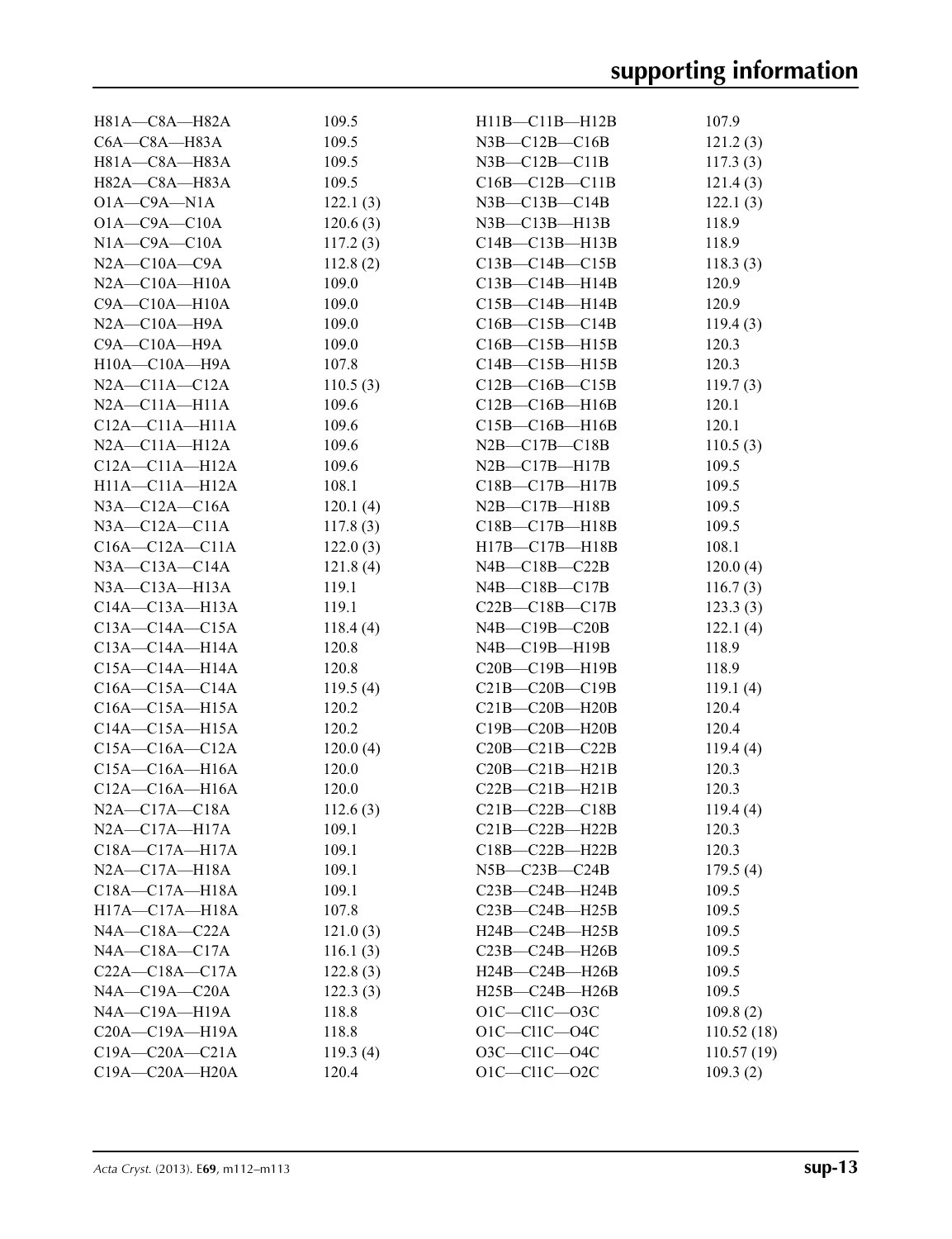| $C21A - C20A - H20A$      | 120.4        | O3C-C11C-O2C              | 108.43(18)   |
|---------------------------|--------------|---------------------------|--------------|
| $C20A - C21A - C22A$      | 118.7(3)     | $O4C$ -Cl1C- $O2C$        | 108.26(17)   |
| $C20A - C21A - H21A$      | 120.7        | $O2D$ -Cl1D-04D           | 110.39(15)   |
| $C22A - C21A - H21A$      | 120.7        | $O2D - Cl1D - O3D$        | 110.17(13)   |
| $C21A - C22A - C18A$      | 120.0(3)     | O4D-Cl1D-03D              | 110.13(14)   |
| $C21A - C22A - H22A$      | 120.0        | $O2D - Cl1D - O1D$        | 109.92(14)   |
| $C18A - C22A - H22A$      | 120.0        | $O4D$ — $Cl1D$ — $O1D$    | 108.68(14)   |
| $N5A-C23A-C24A$           | 179.4(4)     | $O3D$ -Cl1D- $O1D$        | 107.48(13)   |
| C23A-C24A-H24A            | 109.5        | $Cl1D$ — $O1D$ — $Zn1A$   | 131.72(14)   |
| $C23A - C24A - H25A$      | 109.5        | $O1E-C11E-O3E$            | 111.6(2)     |
| H24A-C24A-H25A            | 109.5        | O1E-Cl1E-O4E              | 108.61(16)   |
| C23A-C24A-H26A            | 109.5        | O3E-Cl1E-O4E              | 107.69(16)   |
| H24A-C24A-H26A            | 109.5        | $O1E-C11E-O2E$            | 109.80(17)   |
| H25A-C24A-H26A            | 109.5        | O3E-Cl1E-O2E              | 109.52(18)   |
| $N3B - Zn1B - O1B$        | 121.54(9)    | O4E-Cl1E-O2E              |              |
|                           |              | O4F-C11F-O2F              | 109.54(16)   |
| $N3B - Zn1B - N4B$        | 129.65(10)   |                           | 108.0(7)     |
| $O1B - Zn1B - N4B$        | 99.28(9)     | $O4F$ — $Cl1F$ — $O1F$    | 110.9(4)     |
| $N3B - Zn1B - N5B$        | 102.79(10)   | $O2F$ — $Cl1F$ — $O1F$    | 107.3(7)     |
| $O1B - Zn1B - N5B$        | 96.10(9)     | O4F-C11F-O3F              | 105.8(6)     |
| $N4B - Zn1B - N5B$        | 100.51(11)   | O2F-C11F-O3F              | 112.3(9)     |
| $N3B - Zn1B - N2B$        | 80.29(10)    | O1F-C11F-O3F              | 112.4(8)     |
| $O1B - Zn1B - N2B$        | 79.43(8)     | O3G-Cl1G-04G              | 113.2(8)     |
| $N4B - Zn1B - N2B$        | 79.72 (10)   | 03G-Cl1G-01G              | 106.8(6)     |
| $N5B - Zn1B - N2B$        | 175.48(9)    | 04G-Cl1G-01G              | 114.6(9)     |
| $C9B - O1B - Zn1B$        | 117.38(19)   | O3G-Cl1G-O2G              | 102.2(7)     |
| $C9B-M1B-C1B$             | 122.8(2)     | 04G-Cl1G-02G              | 109.1(10)    |
| $C9B-M1B-H1B$             | 118.6        | $O1G - Cl1G - O2G$        | 110.2(7)     |
|                           |              |                           |              |
| $NAA - Zn1A - O1A - C9A$  | $-76.9(3)$   | $N3B - Zn1B - O1B - C9B$  | 84.3 (2)     |
| $N3A - Zn1A - O1A - C9A$  | 80.6(3)      | $N4B - Zn1B - O1B - C9B$  | $-64.9(2)$   |
| $N5A - Zn1A - O1A - C9A$  | $-176.8(3)$  | $N5B - Zn1B - O1B - C9B$  | $-166.7(2)$  |
| $N2A - Zn1A - O1A - C9A$  | 2.9(2)       | $N2B - Zn1B - O1B - C9B$  | 12.7(2)      |
| $O1D - Zn1A - O1A - C9A$  | 17.1(7)      | $N3B - Zn1B - N2B - C11B$ | $-15.95(19)$ |
| $NAA - Zn1A - N2A - C17A$ | $-20.83(19)$ | $O1B - Zn1B - N2B - C11B$ | 108.93(19)   |
| $N3A - Zn1A - N2A - C17A$ | 150.8(2)     | $N4B - Zn1B - N2B - C11B$ | $-149.5(2)$  |
| $N5A - Zn1A - N2A - C17A$ | $-108.1(15)$ | $N5B - Zn1B - N2B - C11B$ | 117.2(13)    |
| $O1A - Zn1A - N2A - C17A$ | $-112.5(2)$  | $N3B - Zn1B - N2B - C10B$ | $-139.1(2)$  |
| $O1D - Zn1A - N2A - C17A$ | 69.94 (19)   | $O1B - Zn1B - N2B - C10B$ | $-14.2(2)$   |
| NA—Zn1A—N2A—C11A          | $-141.6(2)$  | $N4B - Zn1B - N2B - C10B$ | 87.4 (2)     |
| $N3A - Zn1A - N2A - C11A$ | 30.02(19)    | $N5B - Zn1B - N2B - C10B$ | $-5.9(14)$   |
| $N5A - Zn1A - N2A - C11A$ | 131.2(15)    | $N3B - Zn1B - N2B - C17B$ | 102.59(19)   |
| $O1A - Zn1A - N2A - C11A$ | 126.8(2)     | $O1B - Zn1B - N2B - C17B$ | $-132.5(2)$  |
| $O1D - Zn1A - N2A - C11A$ | $-50.80(19)$ | $N4B - Zn1B - N2B - C17B$ | $-30.95(19)$ |
| NA—Zn1A—N2A—C10A          | 99.6 (2)     | $N5B - Zn1B - N2B - C17B$ | $-124.2(13)$ |
| $N3A - Zn1A - N2A - C10A$ | $-88.8(2)$   | $O1B - Zn1B - N3B - C12B$ | $-68.6(2)$   |
| $N5A - Zn1A - N2A - C10A$ | 12.3(16)     | $N4B - Zn1B - N3B - C12B$ | 70.3(2)      |
| $O1A - Zn1A - N2A - C10A$ | 7.9(2)       | $N5B - Zn1B - N3B - C12B$ | $-174.1(2)$  |
| $O1D - Zn1A - N2A - C10A$ | $-169.7(2)$  | $N2B - Zn1B - N3B - C12B$ | 2.5(2)       |
|                           |              |                           |              |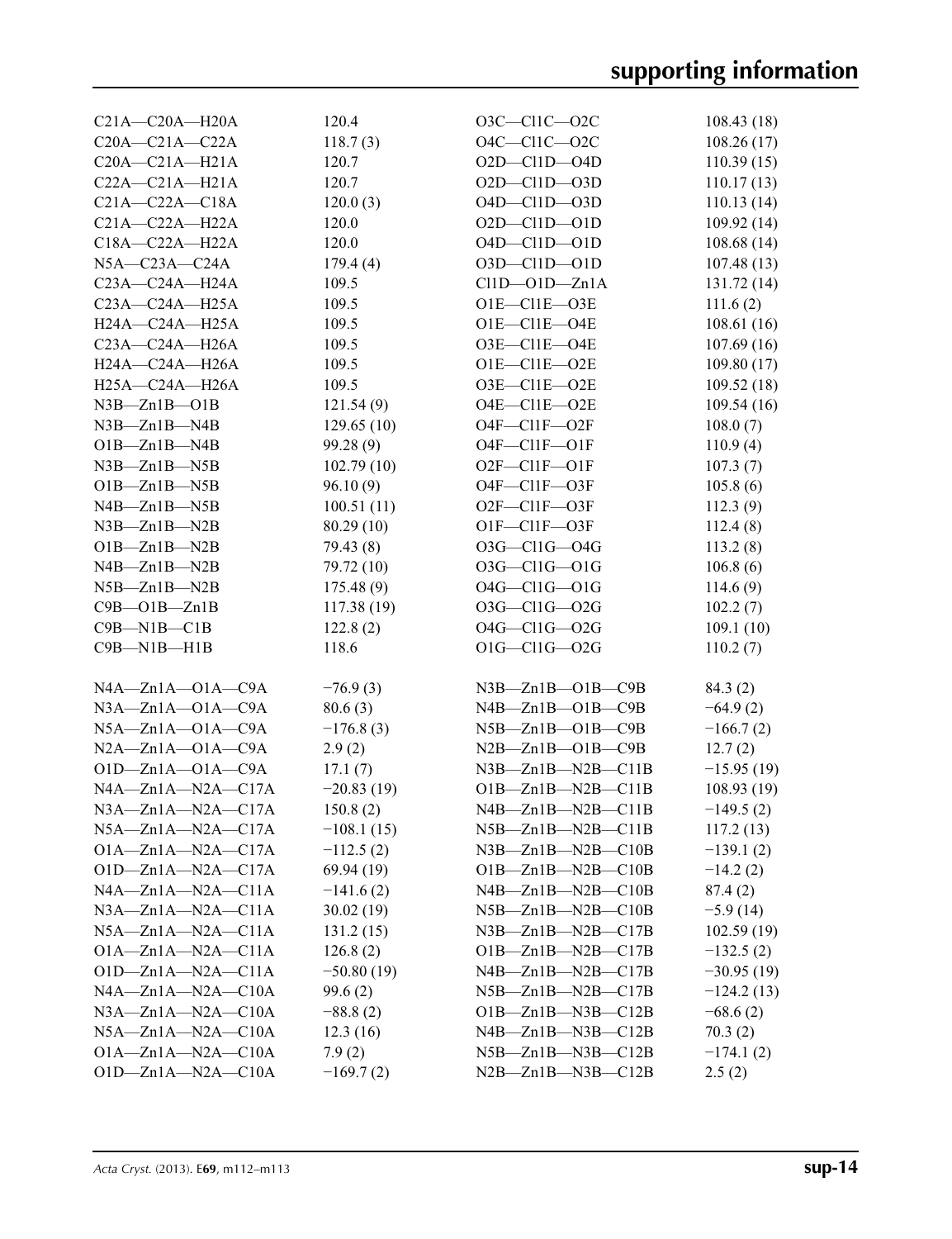| $N4A - Zn1A - N3A - C13A$     | $-176.7(2)$ | $O1B - Zn1B - N3B - C13B$        | 120.1(2)    |
|-------------------------------|-------------|----------------------------------|-------------|
| $N5A - Zn1A - N3A - C13A$     | $-14.4(3)$  | $N4B - Zn1B - N3B - C13B$        | $-101.0(2)$ |
| $O1A - Zn1A - N3A - C13A$     | 82.7(2)     | $N5B - Zn1B - N3B - C13B$        | 14.6(3)     |
| $N2A - Zn1A - N3A - C13A$     | 161.6(2)    | $N2B - Zn1B - N3B - C13B$        | $-168.8(2)$ |
| $O1D - Zn1A - N3A - C13A$     | $-106.1(2)$ | $N3B - Zn1B - N4B - C19B$        | 131.4(2)    |
| $NAA - Zn1A - N3A - C12A$     | 5.3 $(4)$   | $O1B - Zn1B - N4B - C19B$        | $-83.1(2)$  |
| $N5A - Zn1A - N3A - C12A$     | 167.6(2)    | $N5B - Zn1B - N4B - C19B$        | 14.9(3)     |
| $O1A - Zn1A - N3A - C12A$     | $-95.3(2)$  | $N2B - Zn1B - N4B - C19B$        | $-160.5(2)$ |
| $N2A - Zn1A - N3A - C12A$     | $-16.4(2)$  | $N3B - Zn1B - N4B - C18B$        | $-53.5(2)$  |
| $O1D - Zn1A - N3A - C12A$     | 75.9(2)     | $O1B - Zn1B - N4B - C18B$        | 92.0(2)     |
| $N3A - Zn1A - N4A - C19A$     | 173.0(2)    | $N5B - Zn1B - N4B - C18B$        | $-170.0(2)$ |
| $N5A - Zn1A - N4A - C19A$     | 10.6(2)     | $N2B - Zn1B - N4B - C18B$        | 14.6 $(2)$  |
| $O1A - Zn1A - N4A - C19A$     | $-85.5(2)$  | $N3B - Zn1B - N5B - C23B$        | $-119(3)$   |
| $N2A - Zn1A - N4A - C19A$     | $-165.4(2)$ | $O1B - Zn1B - N5B - C23B$        | 116(3)      |
| $O1D - Zn1A - N4A - C19A$     | 104.3(2)    | $N4B - Zn1B - N5B - C23B$        | 16(3)       |
| $N3A - Zn1A - N4A - C18A$     | $-15.9(4)$  | $N2B - Zn1B - N5B - C23B$        | 108(3)      |
| $N5A - Zn1A - N4A - C18A$     | $-178.4(2)$ | $C9B-M1B-C1B-C6B$                | $-68.9(4)$  |
| $O1A - Zn1A - N4A - C18A$     | 85.6(2)     | $C9B-M1B-C1B-C2B$                | 111.4(3)    |
| $N2A - Zn1A - N4A - C18A$     | 5.7(2)      | $C6B - C1B - C2B - C3B$          | 0.3(5)      |
| $O1D - Zn1A - N4A - C18A$     | $-84.6(2)$  | NIB—C1B—C2B—C3B                  | 180.0(3)    |
| $NAA - Zn1A - N5A - C23A$     | $-40(3)$    | $C6B - C1B - C2B - C7B$          | $-178.7(3)$ |
| $N3A - Zn1A - N5A - C23A$     | 146(3)      | NIB—C1B—C2B—C7B                  | 1.0(4)      |
| $O1A - Zn1A - N5A - C23A$     | 50(3)       | $C1B - C2B - C3B - C4B$          | 0.2(5)      |
| $N2A - Zn1A - N5A - C23A$     | 46(3)       | $C7B - C2B - C3B - C4B$          | 179.2(4)    |
| $O1D - Zn1A - N5A - C23A$     | $-132(3)$   | $C2B$ — $C3B$ — $C4B$ — $C5B$    | $-0.9(6)$   |
| $C9A - N1A - C1A - C6A$       | $-68.6(5)$  | $C3B - C4B - C5B - C6B$          | 1.1(6)      |
| $C9A - N1A - C1A - C2A$       | 111.2(4)    | $C4B - C5B - C6B - C1B$          | $-0.6(6)$   |
| $C6A - C1A - C2A - C3A$       | 0.4(5)      | $C4B - C5B - C6B - C8B$          | 179.3(4)    |
| $N1A - C1A - C2A - C3A$       | $-179.4(3)$ | $C2B-C1B-C6B-C5B$                | $-0.1(5)$   |
| $C6A - C1A - C2A - C7A$       | 179.4(3)    | NIB—C1B—C6B—C5B                  | $-179.8(3)$ |
| $NIA$ — $C1A$ — $C2A$ — $C7A$ | $-0.4(4)$   | $C2B-C1B-C6B-C8B$                | 180.0(3)    |
| $C1A - C2A - C3A - C4A$       | 0.1(5)      | NIB—C1B—C6B—C8B                  | 0.3(5)      |
| $C7A - C2A - C3A - C4A$       | $-178.9(3)$ | $Zn1B$ — $O1B$ — $C9B$ — $N1B$   | 168.3(2)    |
| $C2A - C3A - C4A - C5A$       | $-0.5(6)$   | $Zn1B - O1B - C9B - C10B$        | $-8.3(4)$   |
| $C3A - C4A - C5A - C6A$       | 0.5(6)      | $C1B-M1B-C9B-O1B$                | $-7.9(5)$   |
| $C2A - C1A - C6A - C5A$       | $-0.4(5)$   | $C1B-M1B-C9B-C10B$               | 168.9(3)    |
| $NIA$ — $C1A$ — $C6A$ — $C5A$ | 179.4(3)    | $C11B - N2B - C10B - C9B$        | $-104.3(3)$ |
| $C2A - C1A - C6A - C8A$       | 179.9(3)    | $C17B - N2B - C10B - C9B$        | 125.1(3)    |
| $N1A - C1A - C6A - C8A$       | $-0.4(5)$   | $Zn1B-M2B-C10B-C9B$              | 14.1 $(3)$  |
| $C4A-C5A-C6A-C1A$             | $-0.1(6)$   | $O1B$ — $C9B$ — $C10B$ — $N2B$   | $-5.3(5)$   |
| $C4A - C5A - C6A - C8A$       | 179.7(4)    | $NIB$ — $C9B$ — $C10B$ — $N2B$   | 177.9(3)    |
| $Zn1A - O1A - C9A - N1A$      | 170.2(3)    | $C10B - N2B - C11B - C12B$       | 144.5 $(3)$ |
| $Zn1A - O1A - C9A - C10A$     | $-14.0(4)$  | $C17B - N2B - C11B - C12B$       | $-85.1(3)$  |
| $C1A - N1A - C9A - O1A$       | 3.1(5)      | $Zn1B-M2B-C11B-C12B$             | 25.7(3)     |
| $C1A - N1A - C9A - C10A$      | $-172.8(3)$ | $C13B$ —N $3B$ —C $12B$ —C $16B$ | 0.3(5)      |
| $C17A - N2A - C10A - C9A$     | 99.8(3)     | $Zn1B$ —N3B—C12B—C16B            | $-171.4(3)$ |
| $C11A - N2A - C10A - C9A$     | $-129.7(3)$ | $C13B$ —N3B—C12B—C11B            | $-176.3(3)$ |
| $Zn1A-M2A-C10A-C9A$           | $-16.1(3)$  | $Zn1B$ —N3B—C12B—C11B            | 12.1(4)     |